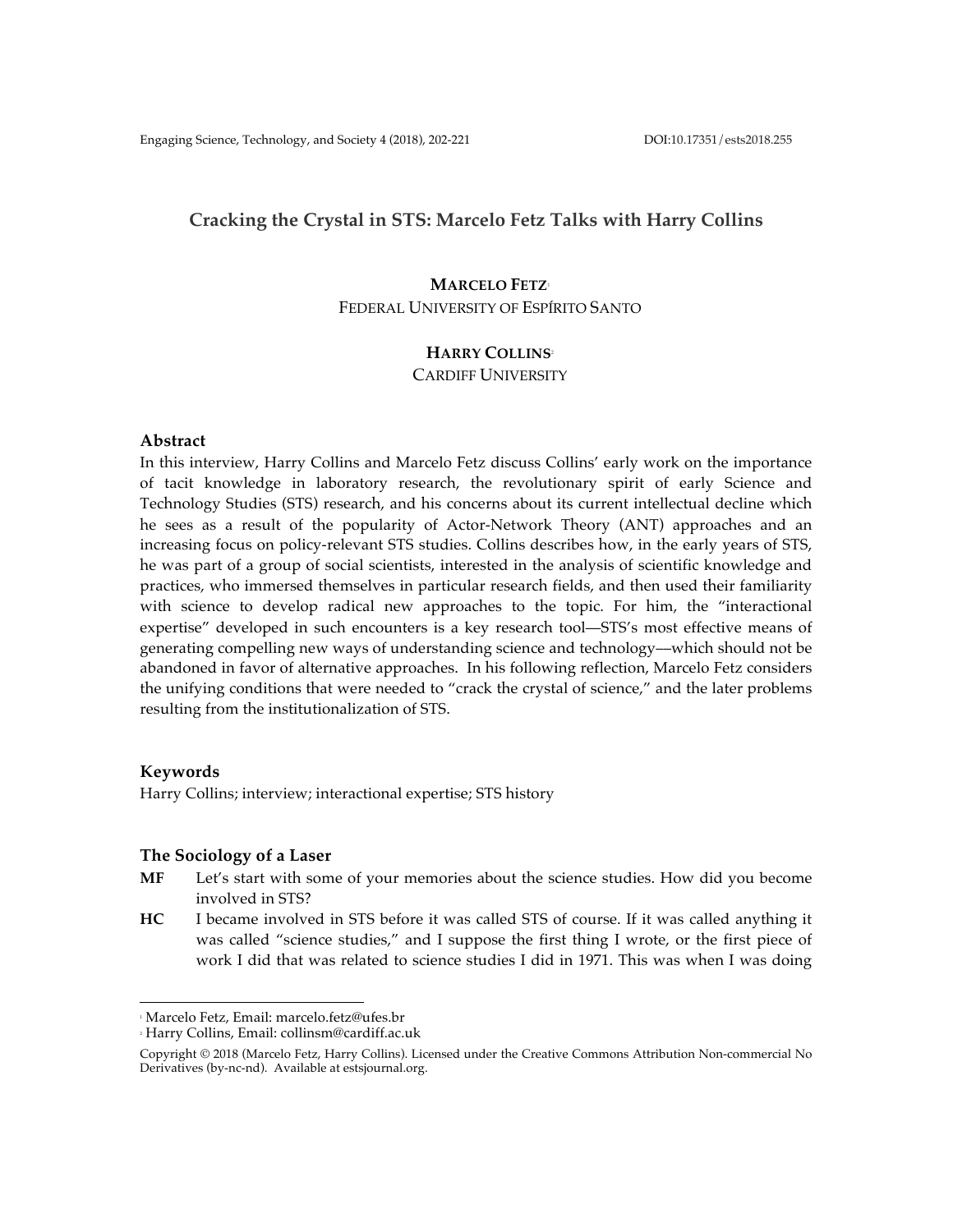my master's degree at the University of Essex. This was a taught master with a dissertation at the end, and at the end I decided I wanted to do something on science. I'd been interested in looking at science labs so I did my dissertation on how people learnt to build a new kind of laser called the TEA-laser. This eventually led to a paper that was published in 1974 about this "Transversely Excited Atmospheric pressure" laser (Collins 1974). The paper has had a lot of life: it was reprinted in 1999 I think, with a collection edited out of Harvard. But to understand how I came to write that paper you need to go back further. The crucial book in the whole of my intellectual life is PG Winch's *The Idea of a Social Science* (Winch 1958). For reasons I won't bother to go into, in 1967 I first came across this book and I started to read this book and I couldn't understand it and I spent a long time reading it. Then, sometime later, I began to understand it and that book has been the foundation for everything I have done ever since. Later, it must have been around 1968, I accidentally picked up Thomas Kuhn's *The Structure of Scientific Revolutions* (Kuhn 1962), which I found on the shelf of the LSE bookshop. I'd never heard of it and thought, "that looks an interesting title." It was a little hardback, which unfortunately somebody has since stolen from me (please return it if you have it). Because I'd read Winch and, consequently gone back and read the later philosophy of Wittgenstein upon which Winch's book was based, when I read Kuhn and I thought, "oh he's just applying the Wittgensteinian idea of "forms of life" to science––very straightforward." It is easy to understand Kuhn: it's an application of Wittgenstein and Winch to science—that's what I thought. I was thinking about all of these things when I was at Essex doing my master's degree, and so that's when I decided to go and do something more about science. I went and looked at a couple of things in science labs and eventually found these people making this TEA laser. I thought what I would do would be a knowledge transmission network analysis, "information transmission" as the Americans called it. There was work that Americans had done on the transmission of information between medical doctors and I thought I'd do something like that with this TEA laser, to see how people learn to understand how to work with TEA lasers. But the crucial point is, I was going to do it differently: my idea of the transmission of knowledge was informed by this Winchian/Wittgensteinian perspective so I thought of it not as transmission of discrete bits of information but as people learning a language. I had Kuhn in mind as well, they were going to learn the paradigm or the "way of being in the world," as the phenomenologists might say (another set of ideas I was dabbling with), which enabled them to make the TEA laser. So I didn't just ask them what they read and who they spoke to, but I tried to draw out the difference between the people who actually had a laser on their desk that worked and those that had one that didn't work. I was interested in what is it that enabled them to make a laser work, and of course I was very sensitive to the way they'd become socialized into laser building. I was very lucky, it was a very clean result: all the people who had a laser that worked had spent some time in the company of other people who had had a laser that worked, whereas people who had what looked like a laser on their bench that wouldn't work, hadn't spent time in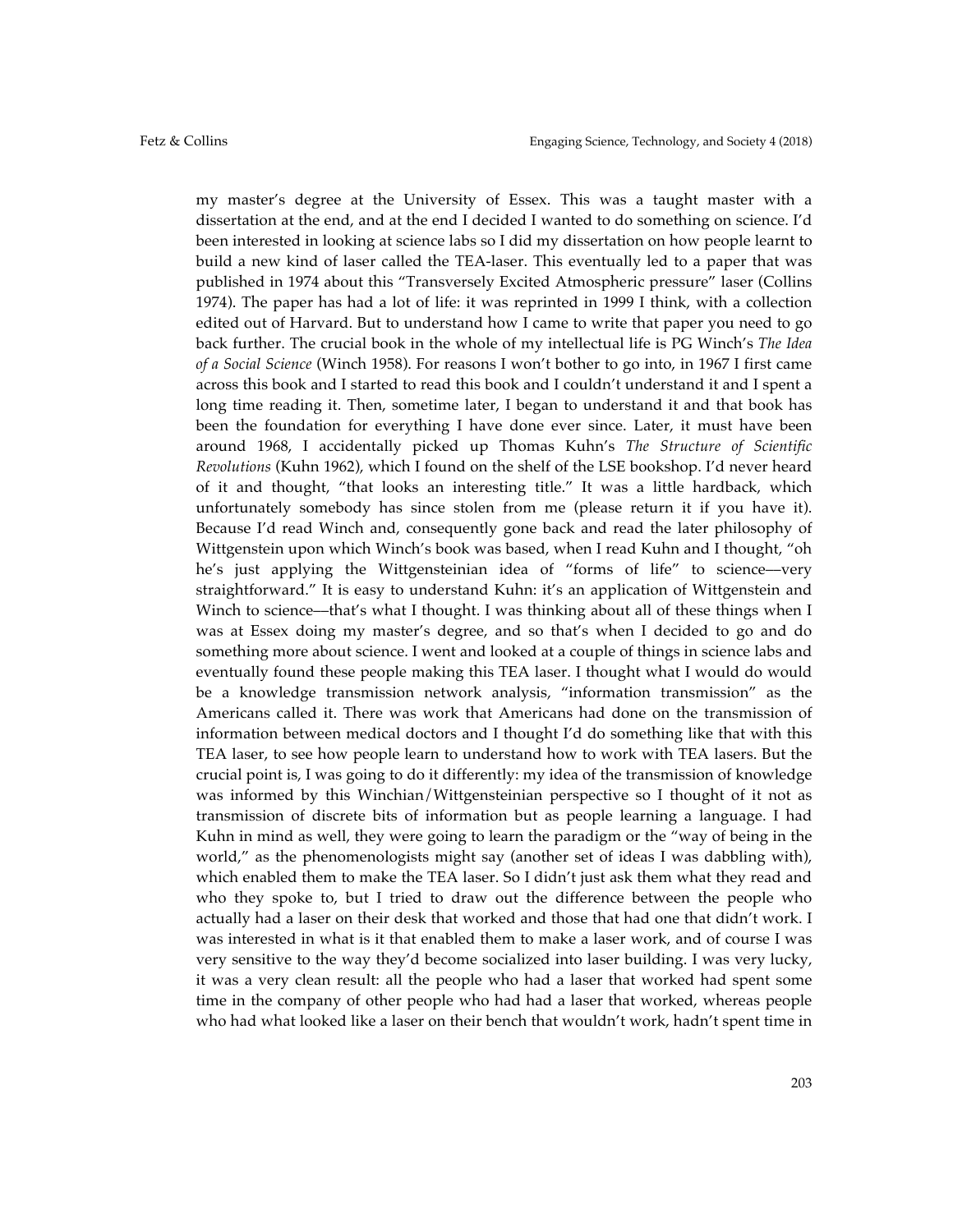the company of people who had a laser that worked. Obviously somebody had to invent this in the first place but once it had been invented the capacity to make a working laser travelled via socialization, not information transmission. So I wrote up this for my little dissertation under the title "The Sociology of the CO2 Laser"––the kind of title that noone had ever seen before. How do you have a sociology of a laser? And then somebody said to me, "where are you going to publish this?" And I was just a student so I said, "publish? Am I supposed to publish?" And they suggested I should try publishing it in *Science Studies* [now *Social Studies of Science*]*.* So I submitted it to *Science Studies*. And, of course if *Science Studies* hadn't existed then I wouldn't have sent it there, or maybe anywhere. But there it was, founded by David Edge. David Edge received this paper and I remember meeting him some time and he said to me, "that's great we've finally got a paper where somebody's actually done some empirical work instead of just philosophizing about things." So I felt pretty good. One of the referees, who was Mike Mulkay as I later found out, said, "what this guy's talking about is tacit knowledge." I'd never heard of tacit knowledge but he said this is Polanyi; he's talking about the transmission of tacit knowledge. So then, and that was long after I'd written it, I put in the paper that it was about tacit knowledge and gave it the title "The TEA Set: Tacit Knowledge and Scientific Networks." That was probably a good thing because I then became an expert on tacit knowledge. But in other ways it was a bad thing because it was really a different kind of idea. I had in my head this idea of the spreading the form of life whereas Polanyi is much more concerned with personal understanding and instinct. So the tacit knowledge business has been both good and bad. The paper was published under the tacit knowledge title.

#### **Discovering the Seven Sexes**

- MF How has the sociology of a laser become a new field-controversy studies?
- **HC** I decided I would do a PhD that included finishing off the TEA laser study. I should have said that I started to do the PhD before I submitted anything for publication. Before finishing the paper, I went to America and talked to laser scientists there so I could complete the knowledge transmission network from where it started in Canada. For my master's research at the University of Essex I just travelled around the UK, but for the PhD I also travelled around America and also went to Quebec. I thought it would be interesting to compare the TEA laser study with some bits of science where there was more controversy going on, so I picked a couple of comparative cases, one of which was gravitational waves, another of which was parapsychology––psychokinesis. My official supervisor, Stephen Cotgrove, said I should do another comparison with a theoretical controversy. So I included the theory of amorphous semi-conductors but I could never understand the theory of amorphous semi-conductors. I did about 12 interviews scattered around the USA on the theory of amorphous semi-conductors and I had to abandon it, I just couldn't understand the science. But it was a useful experience because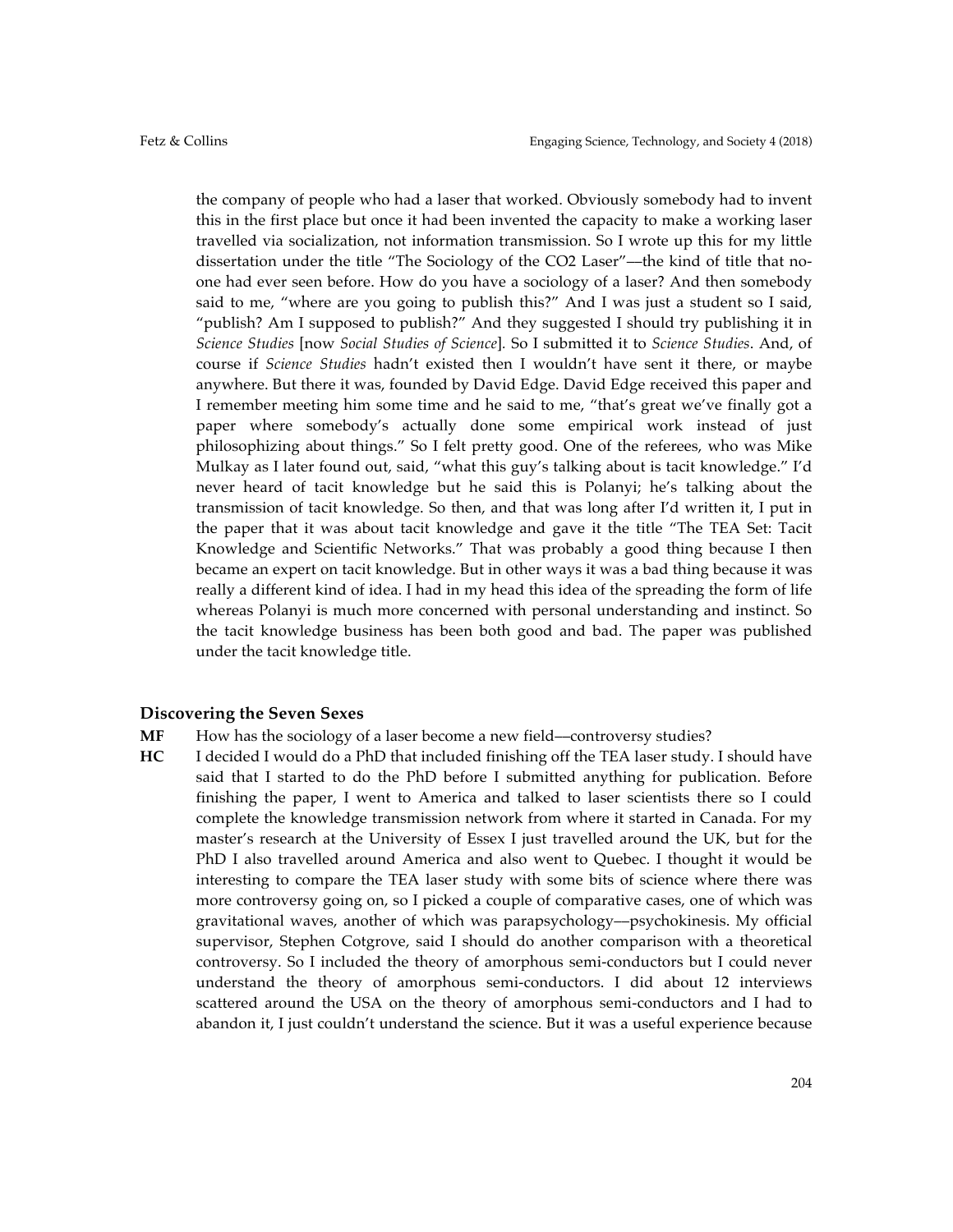when you know what it feels like not to understand you are more confident about what you do understand. The trip was all a great deal of fun. I drove around the USA in an old car. I was driving across Nevada on the way to California to sell the car and go home and I was thinking about how I was going to write it up. I suddenly realized that I couldn't write it up! In the case of the TEA laser the distinction between whether the laser was working or not working was very important because that was how you could tell who had acquired the form-of-life and who had not. You could tell whether the laser was working because it produced a very powerful beam of radiation; you pointed at something and the thing would smoke or burst into flames. With the gravity wave detectors the criterion was missing: you didn't know whether they were working or not. Some people said a working gravitational wave detector should detect gravitational waves like Joe Weber, the pioneer, said he was detecting, and other people said, "no a working gravitational wave detector won't see anything because this apparatus is no good for detection gravitational waves." And I suddenly realized, "hey I have no clear defining criteria for whether this gravitational wave detector is working." And I thought to myself as I drove along, "my goodness I've wasted all this money, my PhD is a disaster!" "How come I am so stupid as to have made this fundamental methodological error?" The hairs stood up on the back of my neck. And I'm driving along, and I think it took me about 20 minutes…I said, "wait a minute, if I don't know whether it's working, the scientists don't know if it is working either, and that is much more interesting than what I set out to find." My new question was "how do the scientists decide whether the thing is working or not?" And that turned into my second paper which was called "The Seven Sexes" (Collins 1975) and I became quite famous. So for a few years after that I was one of the leaders of the business of the sociology of scientific knowledge. The question you must be wanting to ask is, where does this fit in with Edinburgh? And the answer is it's quite difficult to work out. I knew nothing when I started doing this research, I didn't even know about Robert Merton, and he was a sociologist of science. And I didn't know about Polanyi and tacit knowledge. Somebody must have told me about the Science Studies Unit because I submitted my TEA-laser paper there, but that would have been around 1973––the paper was published in 1974. Insofar as I found out about stuff happening in Edinburgh that grabbed me, it was David Bloor, because David Bloor was having the same ideas about Wittgenstein. Of course, Bloor was doing Wittgenstein's stuff better than me because he was a proper philosopher, I was just doing my interpretation of Wittgenstein from my reading of Winch. So the existence of the Science Studies Unit, the existence of the journal, the existence of a group of people doing stuff meant there was a critical mass, which could turn it into a subject whereas otherwise it would have just been me on my own doing some kind of eccentric stuff.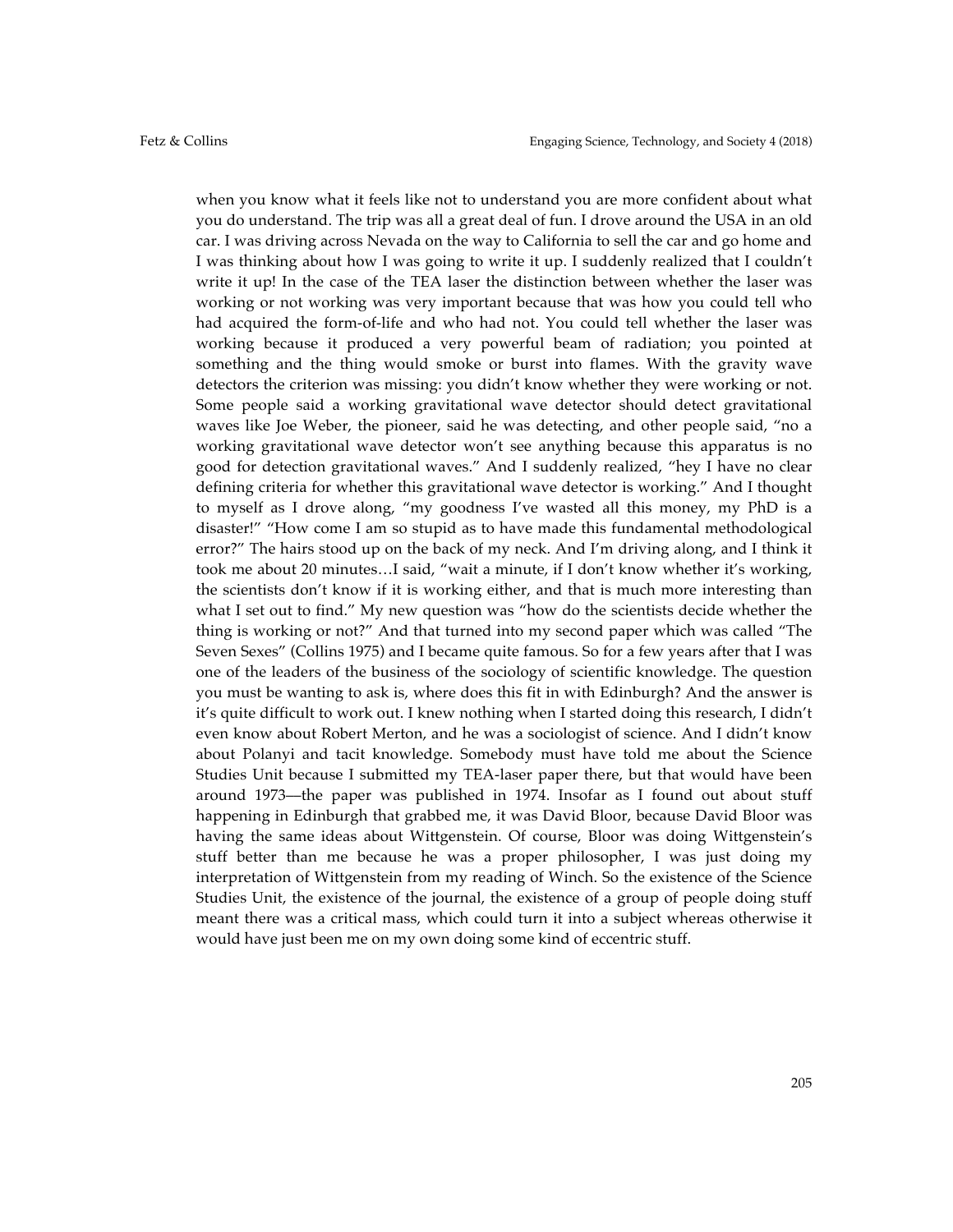## **Talking Subjects: Interviewing Scientists**

- **MF** How do you think natural scientists received some of your ideas and the ideas of the field as a whole? How they saw the field?
- **HC** In some ways they didn't see us because we were pretty invisible, we were just a small group of crazy academics. So the people we were fighting with at that time were the sociologists of science like the Mertonian School. I can remember having a conversation in 1976, I think it was with Bernard Barber who was at that Cornell meeting, who said to me something like, "the stuff you're doing is great, you've shown us for the first time how to get inside science, all you've got to do is give up all this relativism stuff because that's crazy, and then, as it were, we'll all be together and you've shown us how to get inside science." To me, I didn't want to give up the relativism stuff that was the exciting thing. You know, yeah, we had shown them how to get inside science. My relationships with the scientists were always pretty good. I'm a good interviewer, I'm quite good at talking to people and I had the great advantage that I was really, really interested in the science, I wanted to see what was happening among those scientists. I was disappointed that I couldn't do it with the theory of amorphous semi-conductors but that's why I gave up, because I couldn't understand and really engage with the scientists. But with the parapsychology and gravitational wave physics, I could really engage with the science, I could talk to the scientists about science. I even had "15 minutes of fame" when *Nature* published a participant-observer correspondence from us about child spoon-benders (Pamplin and Collins 1975:8). So scientists were happy enough to talk to me, but when I published my papers I didn't send them to the scientists, in fact I tried to hide them. Let me jump forward 20 years because in the early 90s, after my excursion into artificial intelligence, I went back and started studying gravitational waves again in a serious way, and I got a grant to do it. I remember telephoning from my office in Bath a guy called Rich Isaacson who was the director of gravitational physics at the National Science Foundation in Washington. I remember getting on the phone to him and saying, "I'd like to come and interview you, if you don't mind, I'm a sociologist and I'm studying gravitational wave physics again." And he said to me, "are you the person who wrote that book called *The Golem?"* (Collins and Pinch 1993) (which, of course, contains a chapter about gravitational wave physics), and I said, "yes, I'm afraid I am." I thought that was the end of that. But, much to my surprise, he said, "yes, I'd love to talk to you." And I discovered, to my surprise, that those early papers, which I had tried to hide, were actually very well received by the gravitational wave physicists. Maybe they didn't really understand what was being said about science but the point is that they could see that there was somebody who'd really tried to understand the science and had understood it, and who understood the dynamics of a community as it really unfolds, not some formal model of science. I was thinking about Joe Weber in the way that they were. We were drawing different final philosophical conclusions but up 'til the conclusions we were seeing the world––the unfolding of the scientific arguments––in the same way. I've always got on pretty well with the physicists with only occasional problems. Mostly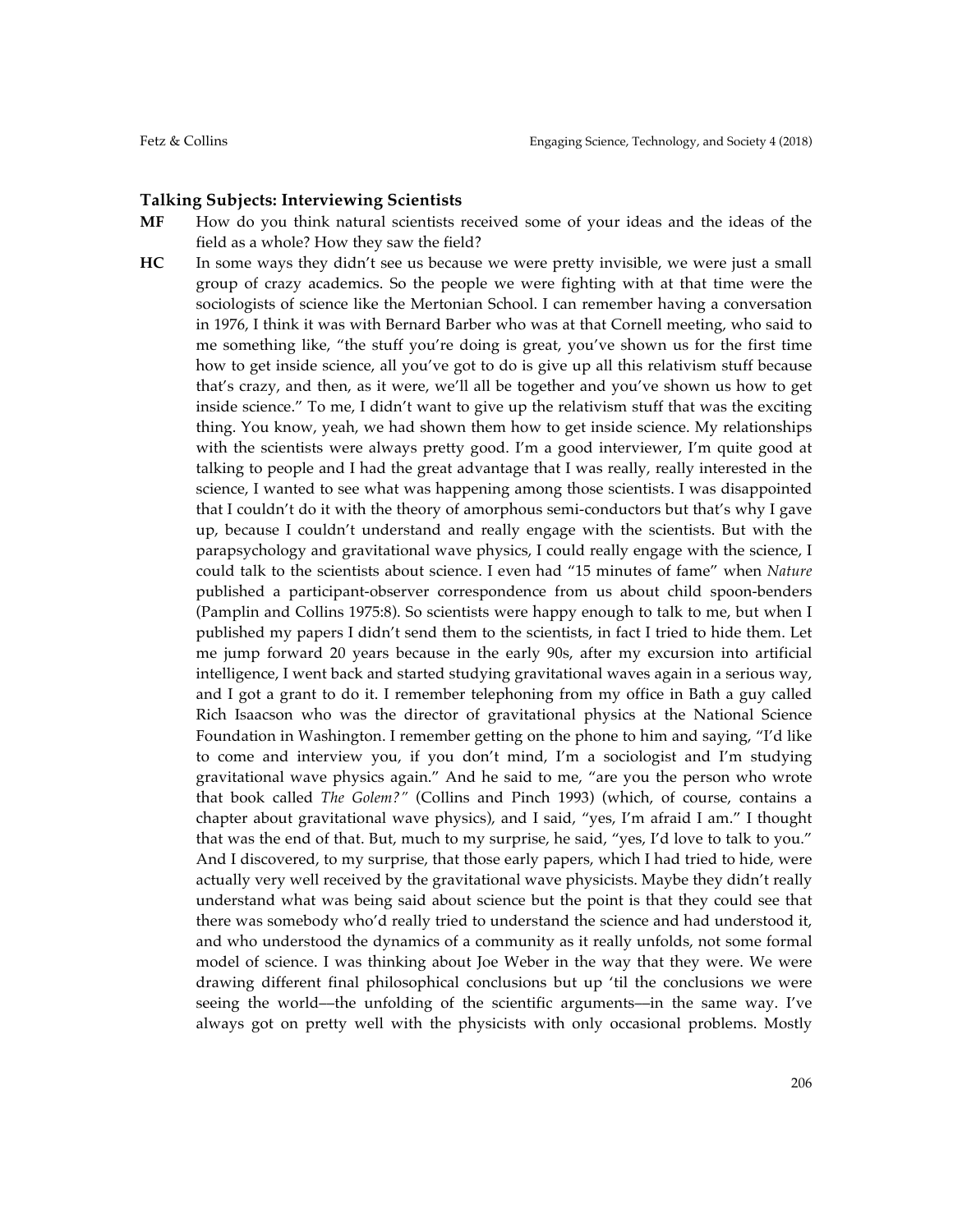those problems have been resolved and led to a deepening relationship. Of course there was the later period called the "science wars," where you had people like Lewis Wolpert and Alan Sokal, and so on, screaming at us. But I always think that did us a great deal of good because it dragged us from being people who nobody knew about into the center of the public stage. Of course we won all the arguments because they didn't really understand anything and the intellectual side of it was never a problem as far as I was concerned. It was so easy to win the arguments.

## **Wittgenstein and STS**

- **MF** Your ideas have an internal coherence, as I see them. How do you see the connection between your concepts?
- **HC** I see it all of a piece. The same basic thinking, which is always thinking about forms of life; it all comes from the original Winch/Wittgenstein position. Pretty well every idea can be traced back to thinking in that kind of way. I wrote a couple of books about artificial intelligence which was a stream of work which started with the idea that knowledge is socialization not information transmission; the artificial intelligence stuff led me to think about the Turing Test and imitation games. Now I have this huge grant to study imitation games. It's just a very exciting working out of the same set of ideas in different forms. Is the third wave a change? (Collins and Evans 2002; 2007). No, the third wave is also not a change because the definition of expertise is possession of the tacit knowledge belonging to a technical community and that tacit knowledge is acquired through socialization, so an expert is a member of a form of life. So it's the form of life idea that goes through everything.
- MF So, Wittgenstein is a central element of your sociology?
- **HC** Yes, absolutely central. Though it is not constraining. We have made a couple of departures from Wittgenstein. For example, my book *Changing Order* (Collins 1985) deals with change, which Wittgenstein doesn't deal with. And the idea of interactional expertise, which is central to the analysis of expertise, is a departure from Wittgenstein because we separate out the practice and language aspects of forms-of-life which are integral for Winch and Wittgenstein. This is best explained in a 2015 article in *Studies in History and Philosophy of Science* (Collins and Evans 2015). But nevertheless, without that basic idea nothing would have developed so it is absolutely central as far as I'm concerned. I'm sure there are other kinds of ideas which could have got me to the same place but this has been enough to sustain the whole research program over 45 years or so.
- **MF** How do you see the connection between STS and philosophy of science?
- **HC** I think the first thing I would say if I was writing the history of this is you need to understand what British sociology was like in those days. In those days, British sociology was driven by the agenda of the London School of Economics, was very philosophical. So if you did a sociology degree you did philosophy of science, you learned about Popper and you read this book by Peter Winch, *The Idea of a Social Science* (1958), and you learned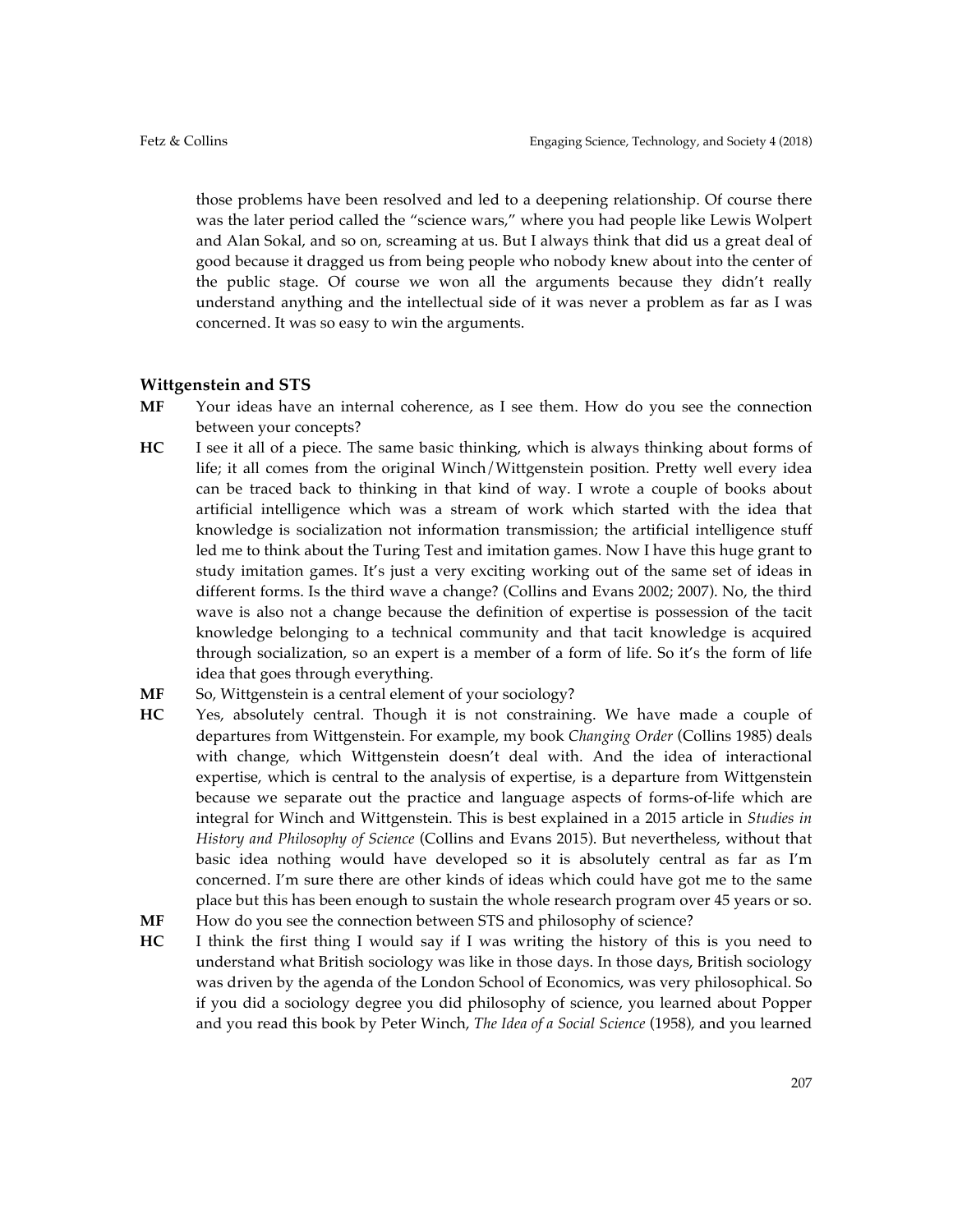to think about Wittgenstein. So I think, if you talked to Bloor and to Barnes, I think you'll find, and me, say, we all have a common background in thinking about Wittgenstein and sociology, the rationality debate. People were always talking about the Azande poison oracle (Evans-Pritchard 1937) – is it rational or isn't it rational? So everybody was thinking philosophically, and I think that's a big input into it, and I think that accounts for the sort of, coincident kind of thinking between say me and Barry Barnes and David Bloor. Of course they were doing it a little before me but I think we all came from the same place. This sort of philosophical common ground fed into the analysis of science. Lakatos was also an important person in those days because Lakatos' book on *Proofs and Refutations* (Lakatos, Worrall and Zahar 1976) is nice, very nice. It was his PhD thesis, and it fits. And of course Lakatos was crucial for criticizing Popper. I think everybody was a Popperian until you found out how to get out of being a Popperian, and it was Lakatos who showed how to escape it. It all came out of philosophical thinking, and I still publish a lot of stuff in philosophy journals. We haven't reached the modern scene yet, which is completely different. We were interested in asking the same questions about science that the philosophers of science were asking, but we wanted to provide sociological answers. The questions were things like "how do you make truth?" And we said "you make truth by social agreement." Whereas nowadays a lot of people in STS are interested in the environment and making the world a better place and so on, we were not interested in making the world a better place.

- **MF** Strong Program pointed out causality as a central analytical principle. Do you agree with that?
	- **HC** Causal explanation? No, I never really understood what that was supposed to mean. I wrote a paper in 1981 where I said I don't know what this means (Collins 1981). Steve Shapin, Donald MacKenzie, they were showing how big P politics could influence what happens on the bench, which was good work. But my response to it was that whenever you find big P Politics influencing what happens on the bench you should try and reduce the influence. Otherwise you're not doing science. This is where the third wave begins because we wanted to say well look this has all gone crazy now, anybody and everybody can be an expert and if you don't have the notion that some people's opinions are worth more than others, and that opinions can be made worthy by observation and expertise, then you are going to live in a dystopia. It has ridiculous consequences. Like when I give a talk at a university, there is no need to invite me and fly me in, just ask the first person that walks past the street. And there is no way of criticizing people who write "scientific" papers purporting to show that tobacco isn't harmful because they are paid to do so by the tobacco companies because what they are doing cannot any longer be said to be unscientific – they are just finding results that fit their views which is perfectly fine. So that led to this notorious third wave paper (Collins and Evans 2002), which seemed to us at the time to be a small thing––a nice little paper which everyone would agree with––but it caused this enormous fuss and resulted us in doing a lot more of that work. To us it did not represent a change of mind, only a change of focus. I have only changed my mind in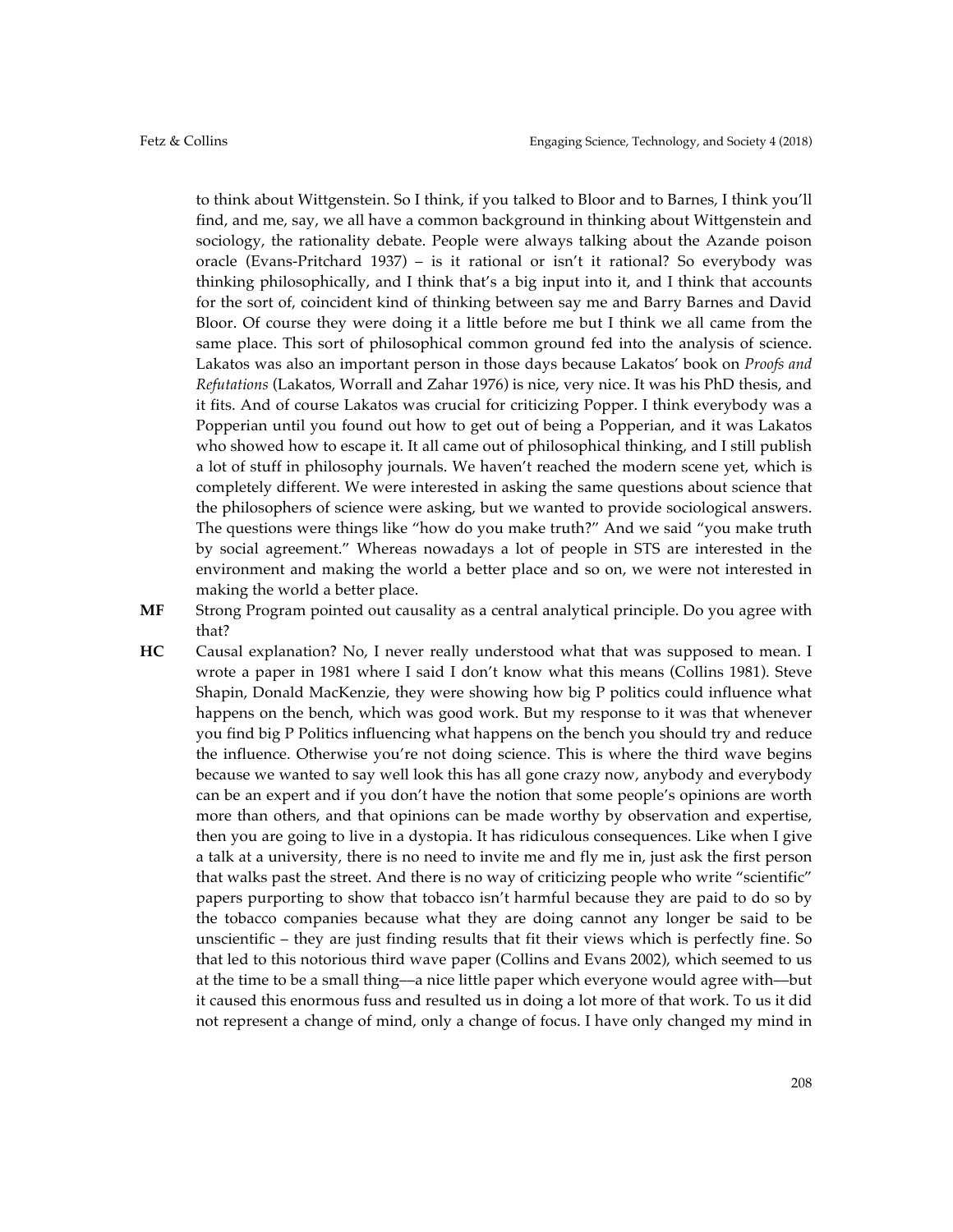a significant way once in my career and that was in 1981. Before then I thought I was proving philosophical points, that the world really was relative and that scientific knowledge really was socially constructed. Then in 1981 I realized I couldn't prove such a thing and that all I could show is that it is hard to prove that the world is *not* socially constructed since if you look in detail you do not see Nature revealing some people to be wrong and others to be right––there is too much interpretative flexibility. Of course, Nature may be making things turn out the way they do, it's just hard to see. So then I became what I call a "methodological relativist." Methodological relativism is about the right way to do the sociology of scientific knowledge rather than about what exists. Methodological relativism says that if you want to do the subject properly you should leave Nature out of it and concentrate on the social. The new question is why give more weight to the opinion of scientists and the like than to others when it comes to claims about the natural world? We have a book in progress currently called "Why Democracy Needs Science" (Collins and Evans 2017) which argues that science should be valued because of its moral leadership. Someone will say this is full circle back to Merton but Merton said value democracy because it makes for good science where as we say value science because it makes for good democracy. I would never in the early days have imagined that I would be arguing for the moral excellence of science because that wasn't what needed to be done in the context of the 1970s but it is what is needed now.

#### **Cracking the Scientific Crystal**

- **MF** How do you see the role played by the idea of scientific controversy for the strengthening of the field?
- **HC** I started that with my PhD. There was a rivalry between what we call "controversy studies" and what Latour and Knorr-Cetina later called "lab studies." To study science they went to a single laboratory and stayed in it to see what happened. We, as we turned into the "Bath School," said, "no, you can't do it that way, what you have to do is take your *scientific topic*––TEA-lasers or gravitational waves––not the laboratory, as the object that you are studying, and this discovery happens across multiple laboratories: you must travel to all of them and see how the argument goes between the laboratories, you won't find out if you sit in only one laboratory because you'll only see what's going on there." Thus, controversy studies became very hot in the early 80s. I think my most important contribution to those early days is the "experimenter's regress," which comes out of studying controversies. So the question is, how does a controversy continue when everybody ought to be able to see what's the truth by doing experiments and repeating experiments? The experimenter's regress shows that even when scientists seem to repeat each other's experiments it still doesn't necessarily settle the matter. That's the most important theoretical input I think. I think that was the crucial "crack in the crystal of science." Without that scientists and others would always have been able to say, "you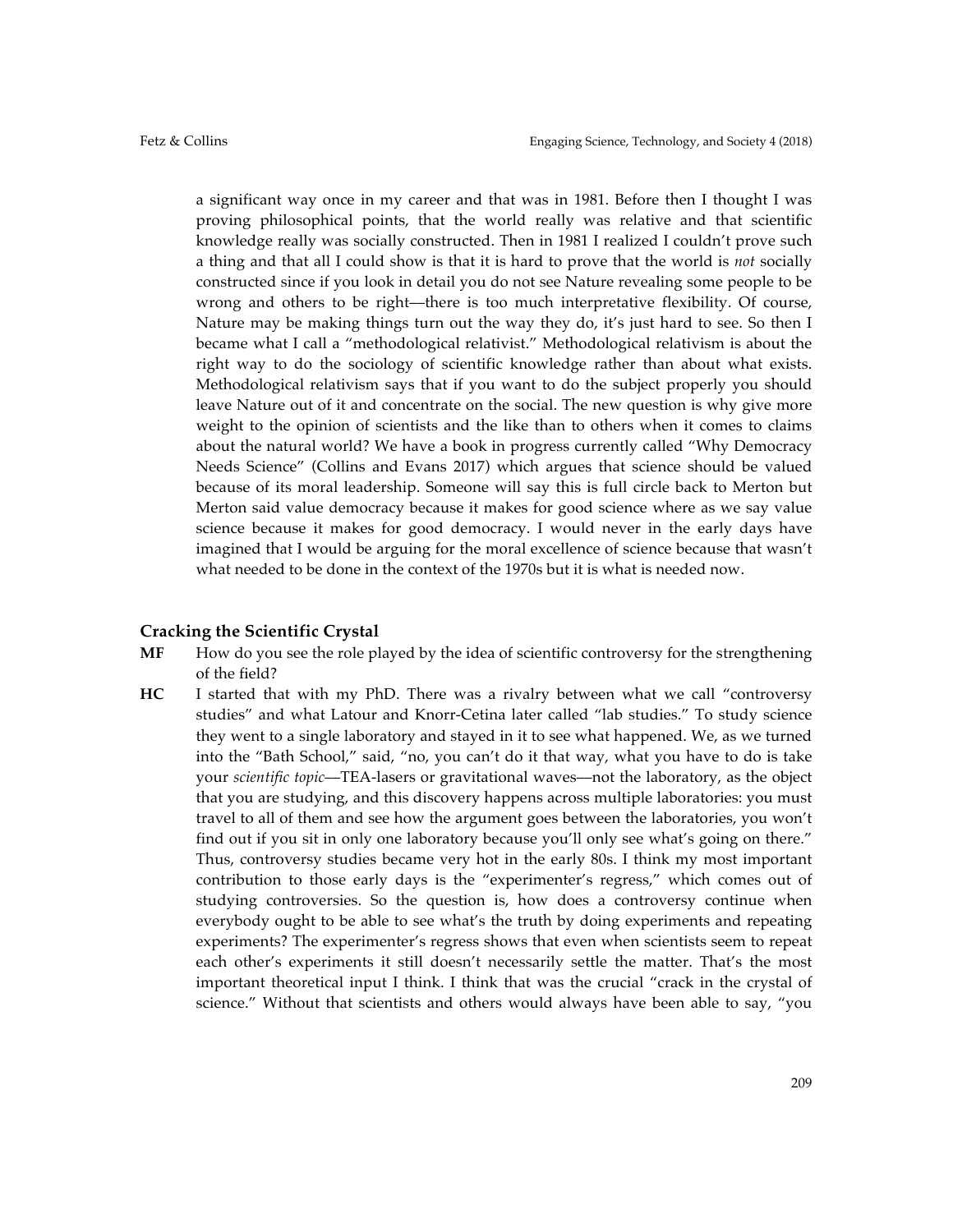sociologists can say what you like but we know what the truth of the matter is because we can test for the truth by repeating our experiments."

- **MF** Do you see other attempts made by social scientists at that time with the same objective of cracking the crystal of science?
- **HC** Before SSK you could look at science only from the outside, just like the Mertonians did or the philosophers did. You could count up citations, you could count up publications, you could look at Nobel speeches, you could argue about falsification and corroboration, and the normative structure of science, but you couldn't go inside science because it was all thought to be too technical and esoteric and perfect. What the sociology of scientific knowledge did––what we, especially, did was to show how to get inside science so that you could talk about it and analyze it like any other body of knowledge. Bruno Latour I suppose was already in the Salk Institute in the early 70s and he was trying to go inside, but he was doing it in a different way. He was doing it as an anthropologist and, as you probably know, as far as he is concerned you do not have to understand the science to analyze it. He says this, that he doesn't understand what goes on in the Salk Institute he's just observing it like an outsider observer, using his unfamiliarity to confer a powerful stranger's perspective. I don't think you learn much that way. We wanted to understand the science and we wanted to understand the inside of it. So that, to me, is the beginning of it. Of course you could write a different kind of history, if you wrote a different kind of history it would be about institutions, it would presumably be about the Movement for the Social Responsibility of Science. David Edge I expect came out of that kind of institutional background, he set up the Science Studies Unit which was very important. It would be about the Mertonians, with Robert Merton inventing a subject called the sociology of science and the setting up of the Institute for Scientific Information with all the citation counting and co-authorship studies. It would be about the Society for the Social Studies of Science, first meeting in 1976. And without those two institutional bits, the Science Studies Unit and even more so the Society for the Social Studies of Science, I don't know what would have happened to this group. Of course the Mertonians invited the Europeans to that first meeting, which was from their point of view a very big mistake because we took over, intellectually. It was obvious within a year or two that all the intellectual life in this subject was coming from us and Mertonianism was dead. They managed to maintain very strong institutional positions for a decade or so but it was clear what was going to happen, and it has happened. And now of course the modern STS, to its cost, is even more deeply entrenched and stronger than the Mertonians ever were. I say this is to its cost because it has become very resistant to change as we know to *our* cost. I've often said that if I had been born at the same time as Robert Merton I would have been a Mertonian. One has to be sociological about this. One has to understand the influence of the Second World War. Merton, as I see it, was trying to provide reasons for things that were wrong with fascism, and if you could say, "fascism can't produce good

 

<sup>&</sup>lt;sup>3</sup> First meeting of the Society for the Social Studies of Science at Cornell University, 1976.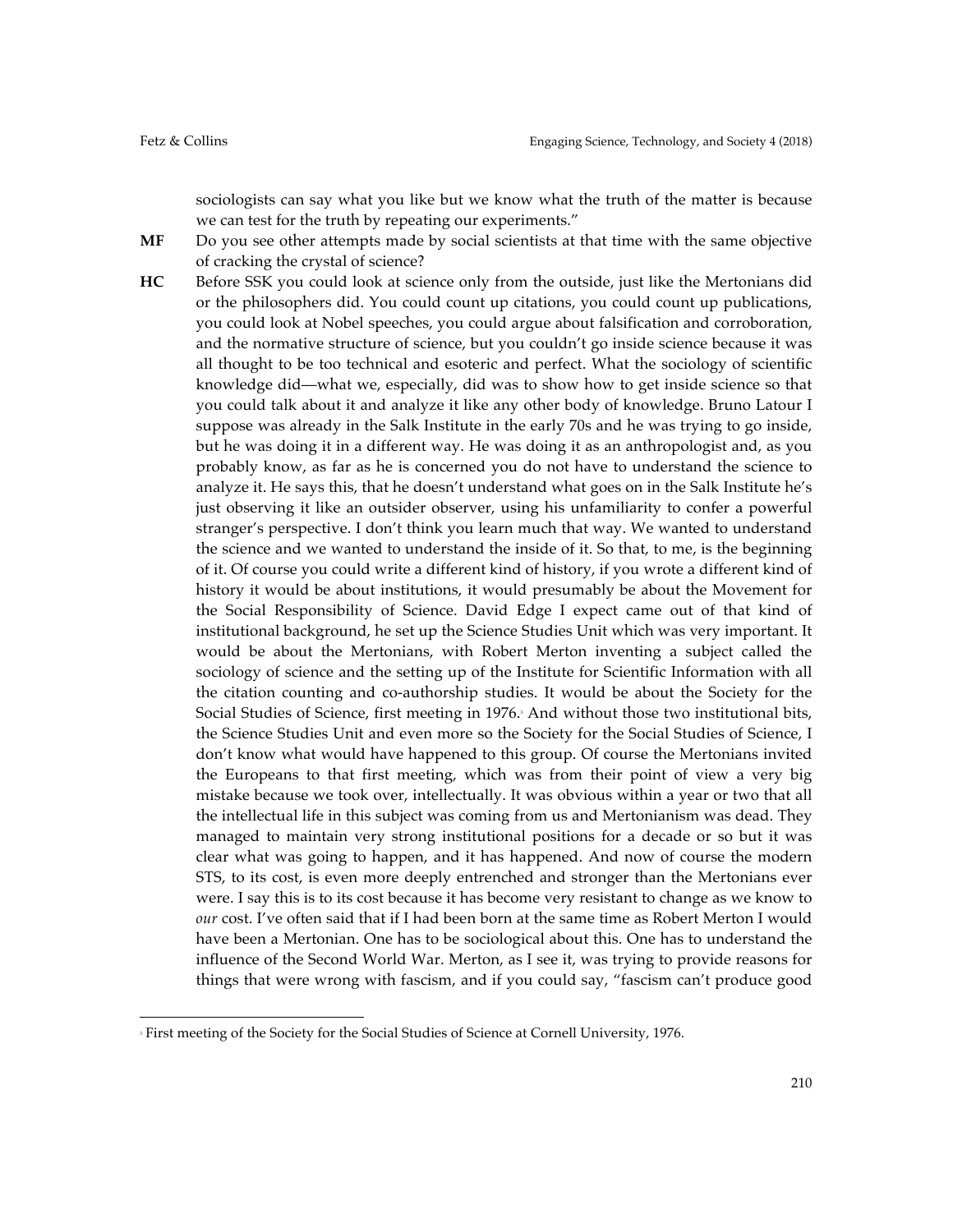science because it's not democratic," that's a pretty good argument for democracy against fascism. It doesn't work but it's a pretty good argument and it would have been good enough for me at the time. The way we argue has to depend on context – it is unsociological not to think so. The third wave grows out of the context of post-modernism: it is a reaction to it. So, for me science and technology studies begins with the sociology of scientific knowledge. The SSK that was invented in the early 1970s, and without which there could be no science and technology studies as we know it because, to return to the metaphor, the sociology of scientific knowledge cracked the scientific crystal.

## **Creating a "Strong" Community**

- **MF** Today we see us as a community, maybe even sharing a collective "*ethos."* How was it in the beginning, could you say that there was a sense of belonging in the early days?
- **HC** Not at the beginning. Not when I was doing my first two papers. But it certainly happened fairly soon. We can go to 1976, the first meeting of the Society for Social Studies of Science. We went to Cornell for that very first meeting and there of course was the community of strange Brits who the Mertonians had invited: me, Steve Woolgar, there was Bruno Latour there. Then we suddenly, at that point we felt like a very solid holistic group. That's only '76. It was all squeezed up, squeezed up into a short number of years, but let me tell you they were very long years. This was a huge amount of time, subjectively, for a new student trying to do a new subject, and I think for everybody in the field it was a long time. We were all trying to work out who we were. If you want a chronology I would say clearly the first person to do anything, to think in these terms, was David Bloor, maybe Barry Barnes but certainly David Bloor. I would date the first paper in the sociology of scientific knowledge as being his "Wittgenstein, Mannheim, and the Sociology of Mathematics" (Bloor 1973). I was the first person, as far as I know, to do any empirical work in the sociology of scientific knowledge, and I developed this sort of stream of things independently. Then of course we went through a period after that where, because the Science Studies Unit was big and established and I was at the University of Bath––there were just a couple of us, me and Trevor Pinch and a guy called Dave Travis who was a graduate student —we put a lot of effort into what I would call "product differentiation." You know, we had to say we were different from the Science Studies Unit and the "Strong Program." People used to think at the time "oh they're people from the Science Studies Unit," but we weren't people from the Science Studies Unit, we were doing it our way; we were empirical. In fact, the Science Studies Unit students adopted our way of doing things, Donald MacKenzie and Andy Pickering started doing the empirical kind of studies that we had pioneered; we had shown them how to do. Nowadays of course we, and Bloor, and Mackenzie, and so on are very, very close. We were always very friendly, of course––Steve Shapin turned up as well and was very important. We were always very friendly but at first, we in Bath, felt we had to make some space between us and the Science Studies Unit. We did not have a David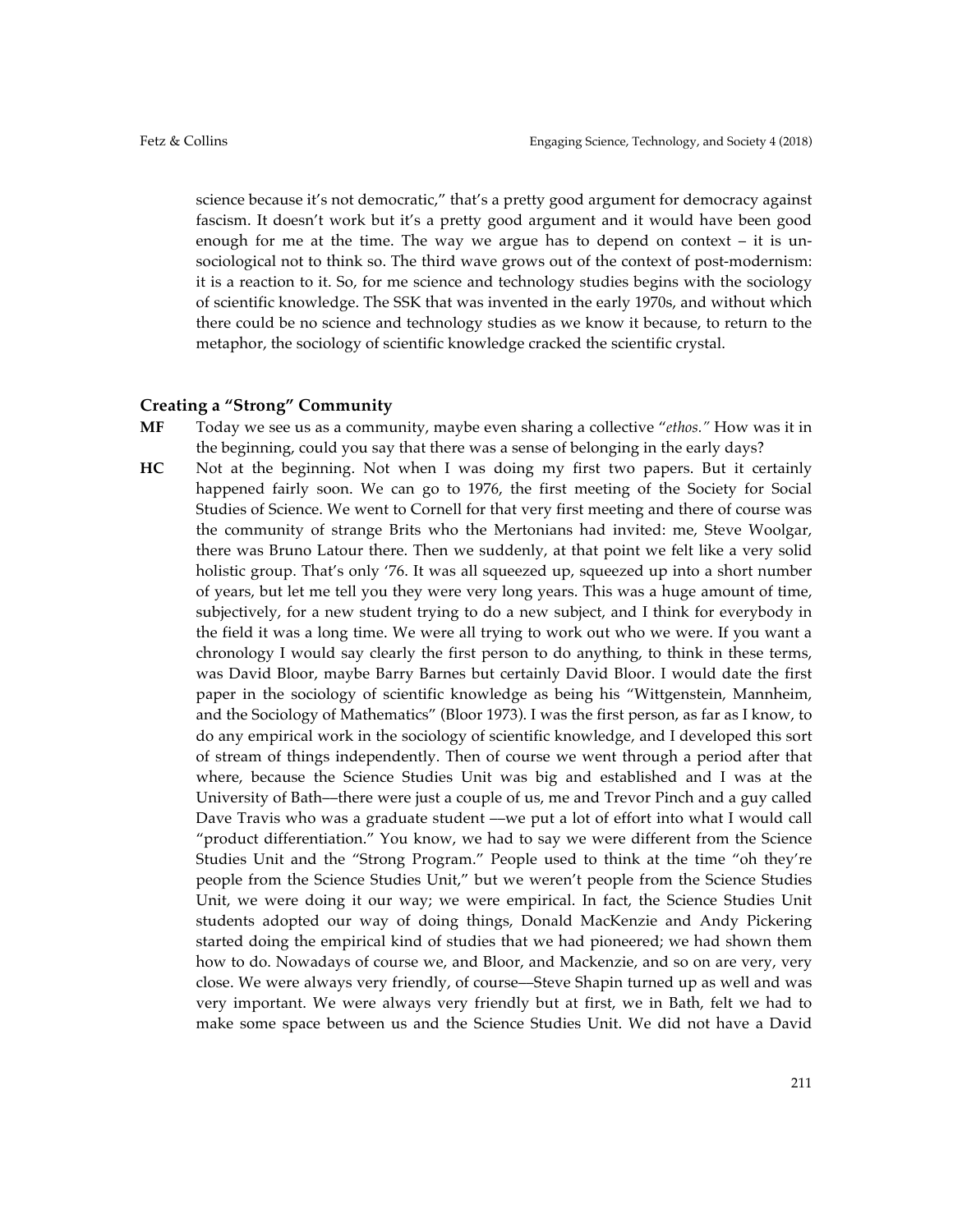Edge fronting us. Mike Mulkay was also doing stuff, and had a couple of students, Nigel Gilbert and Steve Woolgar, but I think they came from a different place. Mulkay was very conscious of the Mertonian tradition, writing about norms and counter-norms and things like that. We weren't interested in that, we were interested in the Wittgensteinian approach and just ignored Merton and other traditional approaches to sociology of science––we had that in common with the people from Edinburgh. I would like to emphasize the importance of David Edge because as a leader and as an institution builder I think he was very important, and also he was a person with great courage. Steve Shapin and I were once at a conference, we'd been invited to a conference in Italy, in Pavia, we travelled together, and David Edge was there as well. Steve Shapin and I presented our papers and at this meeting there were some scientists and the scientists were really vile to us. Near the end of the meeting David Edge, and I remember this very clearly, stood up––and remember David Edge was a scientist himself, he was an astronomer––and he gave these people a real dressing-down. He really told them, "no, you've got to start taking notice of these people." He was very, very courageous in that way, and very courageous therefore in establishing space for this kind of thinking among powerful people, and establishing the institution as well. So I think we miss David Edge, I certainly miss him. He was eccentric in some ways, and he was always very, very loyal to his group. But he should not be neglected. He wrote this book on astronomy with Mulkay which is OK, but there were no publications of his that you can point to and say helped to found the field. But in every other way I think he was a very important person. Certainly that community was being built in those early years of the 70s. It's funny to think that those days we were all great friends and we all felt ourselves against the rest of the world, because what we were doing seemed like insanity, especially to the scientists. The early 1970s were certainly the most exciting times of my life academically. We were growing into a new community, everybody was very friendly, we all felt that we were a group who were against the outside world, even though we had some minor differences. And then in the 1980s it all started to fall apart and it's never been the same since.

#### **A Voice in the Wilderness?**

- **MF** As we know it, STS has presented some turning points in the last decades. How do you see the changes introduced in the field?
- **HC** Here's some turning points. First of all, you've got the fact that the people from different perspective started scheming. In the 70s everybody was friends, I can't remember when it ended but probably about the mid-80s. I think in our case it was papers written by Mike Mulkay and his students. It's in this book edited by Knorr-Cetina and Mulkay, 1983, *Science Observed* (Knorr-Cetina and Mulkay 1983). There's an essay there, by Mulkay, Potter and Yearley, saying Collins' data is unreliable because he's just done a lot of interviews and used interview quotes to suit him, whereas really he should have picked quotes at random or some stuff like this (Mulkay, Potter and Yearley 1983). The thing to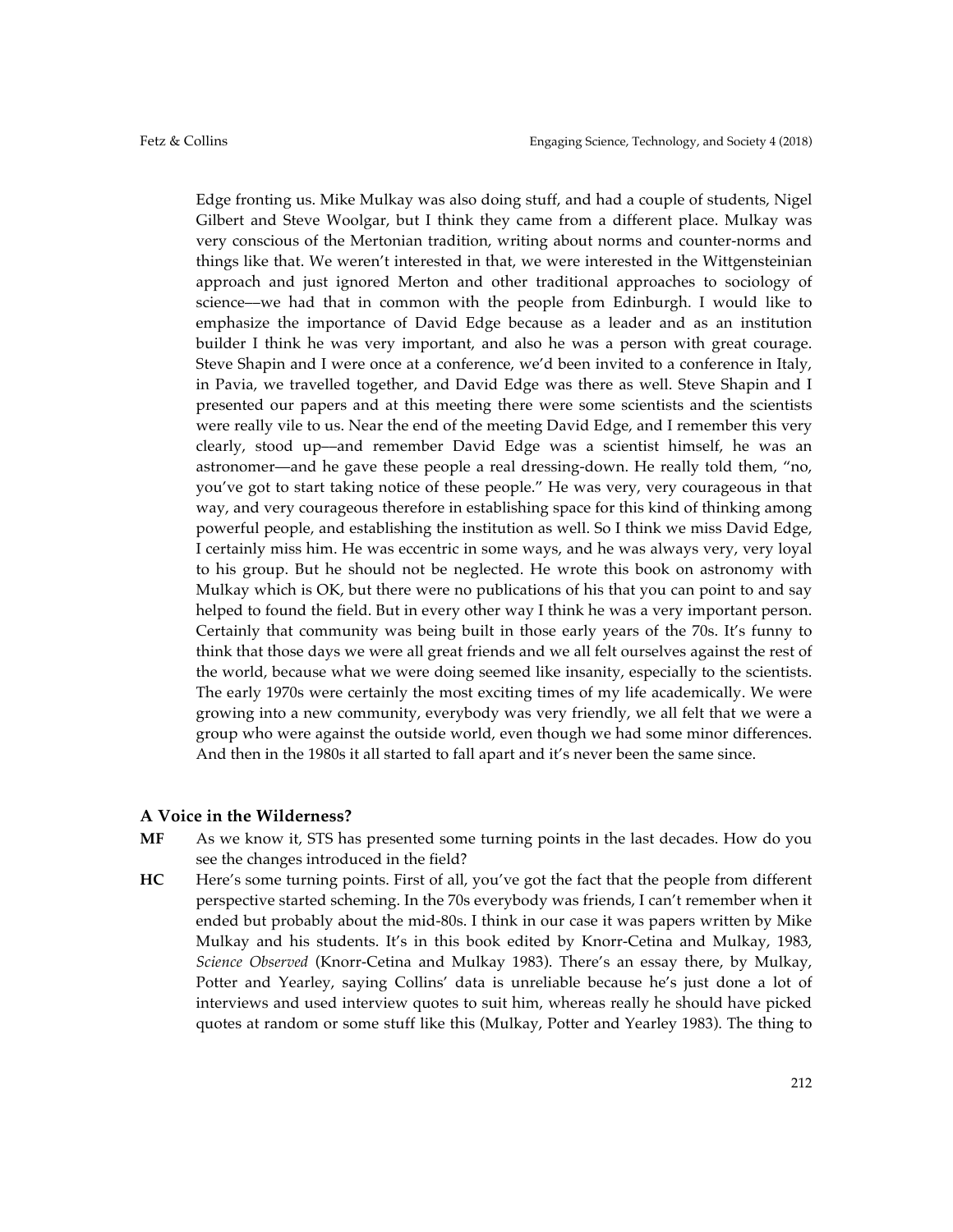analyze, according to them, is what people said: the different "repertoires of discourse." It seemed to me to be utterly stupid because if you push along in that direction you next have to ask how you know what the discourses are and you just get into a regress. On the other hand, our whole world is based on meaning of which words are merely illustrative: the world is not made up of words it is made up of meanings and the quotations I use in my papers and books are illustrations of meaning, not data. But it started arguments. Where before there had been unity in the face of the outside world, schisms and arguments started. So that was one turning point and it was no longer such a nice field to be in after that. Another turning point, a huge turning point, which amazed me and in some ways still amazes me, is the extraordinary dominance of Bruno Latour. For a couple of decades Latour came to dominate the field to an astonishing extent, and I still puzzle about that. I think the only way I can understand it is that Bruno found a way to seem to do the sociology of science without understanding any science, which made it a lot easier for a lot of people. Essentially he created a kind of anti-science topic that could become the plaything of the humanities. In the early days, apart from Bruno, everyone felt they had to know a bit of science, or be able to learn a bit of science, to feel that you could write competently about it. So that was always going to keep it a small, esoteric, discipline. But with *Laboratory Life* (Latour and Woolgar 1979) and its stranger's perspective, and the actor network theory, you didn't have to know any science to pontificate about it. This fed straight into the two cultures tension: humanities people had a way to criticize science without having to understand it first. And what Bruno was responsible for was a huge expansion of the field, an enormous expansion of the field because it was no longer an esoteric field. In one way this was good but in another way it was bad: everything is now too loose. The other thing that contributed to the expansion of the field I have already mentioned; it was the science wars. Then there was another turning point, and I remember one moment that symbolizes it very distinctly. It happened at a meeting of the Society for Social Studies of Science, which I think was in Atlanta. Anyway, it was when Wiebe Bijker was President. I remember Wiebe Bijker sitting up there as President and saying––he used a strange Dutch phrase––"And so we must go down the boulevard of politics." And I remember putting up my hand and going: "No! We don't want to do politics, we're a scientific society, we should be doing science, not politics. Politics is too easy; science is hard." But it was a voice in the wilderness and the whole movement became very, very political. So that was another turning point that I think was not for the good. So that meant that leadership fell to people like Brian Wynne and Sheila Jasanoff, whose motives are very political: they want to democratize science and stand up for the people against scientists. And again I think this has produced some not very good things. It has taken the insights of the sociology of

 

<sup>4</sup> For a critique of Latour, and some of the other early trends in SSK by Harry Collins see Collins, H. M. and S. Yearley. 1992. "Epistemological chicken." In *Science as Practice and Culture* edited by A. Pickering. Chicago: University of Chicago Press, 301-326; and Collins, H. 2012. "Performances and Arguments' *Metascience* 21(2):409-418.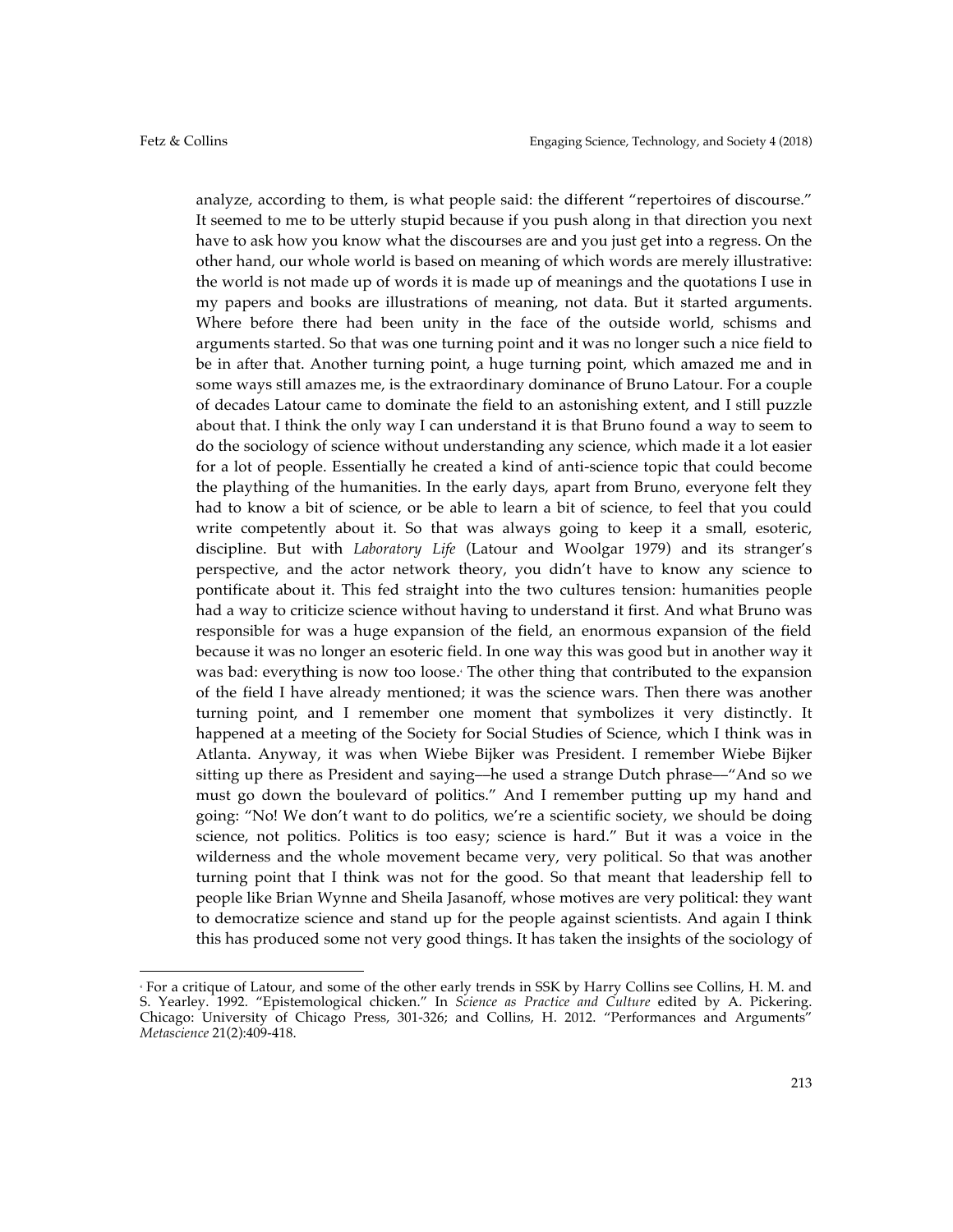scientific knowledge, which leveled science down, and said well if it's all level, science is just politics by other means. But if science is politics then politics is science and therein lies dystopia.

#### **Navigating Successive Waves**

- **MF** What aspects of this history do you think was exciting, frustrating or useful, what do you think about all the different aspects of STS?
- **HC** I and one or two others were lucky enough to contribute to a scientific revolution—a new kind of understanding of science. It was enormously exciting. I don't think anything can compare with that. What has followed is the working out of that revolution in our understanding. People have taken their different routes and some of these are pretty interesting but they are not radical re-adjustments of our way of being in the world. Rather than setting out my list of preferences––"I like this development and I don't like that"––let's consider where STS as a whole might or might not go. Let us think about the pathologies of academic disciplines and then leave others to reflect on the extent to which STS is falling into the traps or finding ways out of them now that its major revolution is over. One big danger is that disciplines become pathologically self-referential. This has happened with economics, which is now a highly mathematical discipline whose practitioners consider that, in so far as it continually fails to describe the world it is the fault of the world not the economics. With the way disciplines use committees of selfappointed high achievers to assess their products it has become almost impossible to change economics though everyone but those high achievers know that there is something badly wrong. And it is not just the social sciences that suffer from these problems. Lee Smolin has written a book about what he considers to be the pathologically dominant position of string theory in physics (Smolin 2008). STS, it seems to me, needs to avoid this danger. Going back to the early years, Wave 2 had to fight hard to win the subject from the Mertonian orthodoxy and then fight harder to win the institutional positions that went with it. But what we have now is still more firmly entrenched than was Mertonianism. This was not clear to me and my colleagues until we wrote the third wave paper. The reaction to it was vicious, vicious! After the third wave paper I could no longer get papers published in *Social Studies of Science*––and that was after publishing roughly a paper a year for about 30 years without a hint of a rejection. And I could no longer get grants. We had become professional outsiders. One morning, after a few years of this I walked around the corridors in my department, knocking on Rob Evans' door and the doors of the grad students, saying, "look guys, it looks like you've hitched your wagon to a sinking star, it may be time for you to go and do something else because we're not getting anywhere; think about it." As it happens, when I came into the department the next day they told me they had thought about it and decided it was the most interesting thing going on and they were going to stick with it irrespective of professional success and failure––so we carried on. And after a few years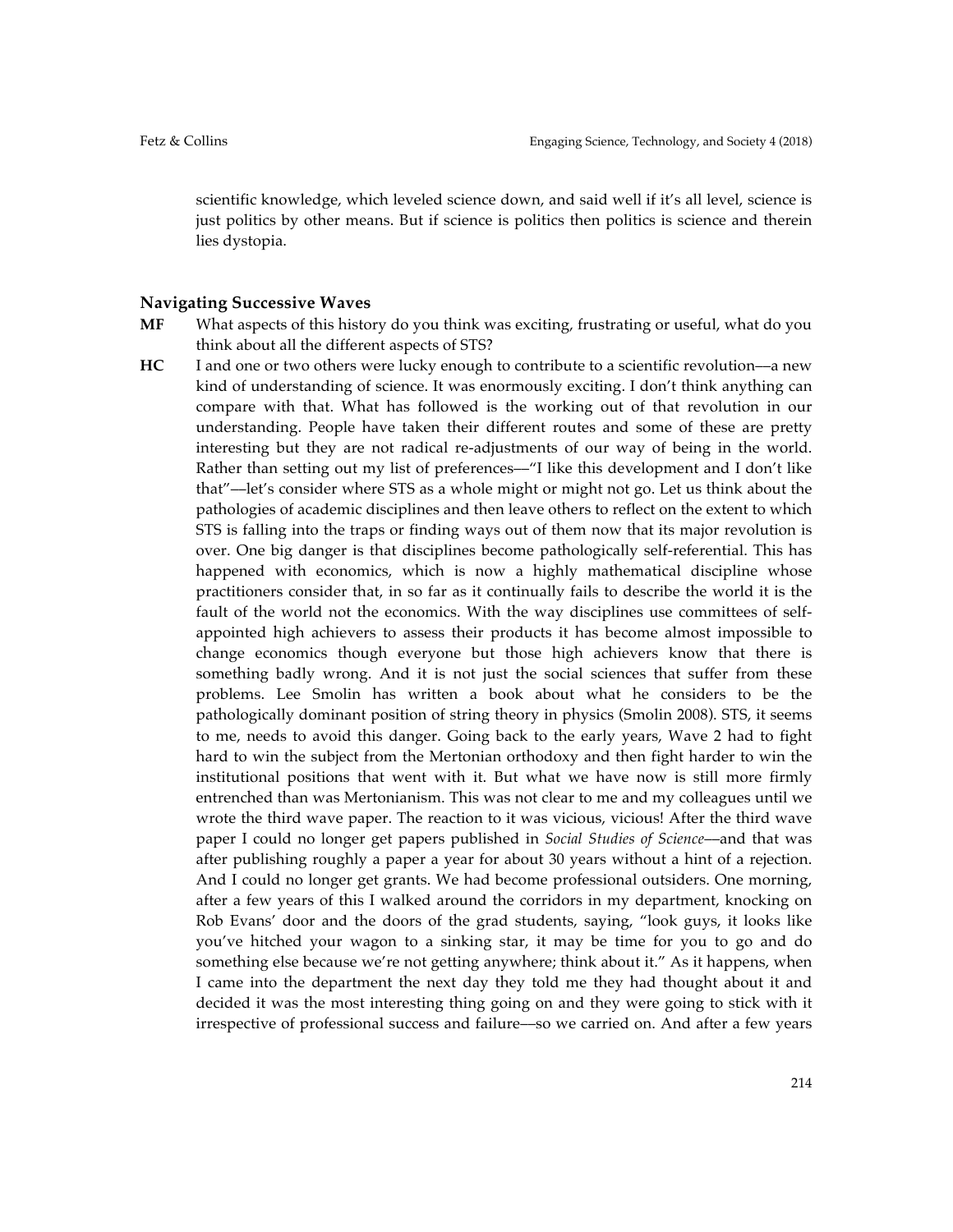we turned the corner. But there is still strong resistance to the third wave stuff in the heartlands of STS, and it still shows up in referee's reports and the refusal of core people in the subject even to acknowledge that the history of science studies can be divided into eras and even to write the word "wave." It is the wider world that has taken up third wave thinking. So to that extent, the third wave has escaped from pathological selfreference but from where we stand it seems that the heartlands of the subject may not have done so. To reflect on my own experience, once more, it is a huge thrill when one discovers one's work is found useful by people outside of one's own narrow disciplinary colleagues. I am delighted that gravitational-wave scientists sometimes cite my books when they want to draw non-specialists' attention to a technical issue such as "blind injections," when a new Director of the Laser Interferometer Gravitational-Wave Observatory told me that he would not have got the job if he had not read my book and when physical scientists in other fields tell me that the *Gravity's Ghost* (Collins 2013) helps them to understand the "big science" they manage and that they have recommended it to their colleagues. I am delighted that the software testing community seems to have absorbed my work on artificial intelligence and tacit knowledge into their world and that they invite me to give keynote lectures, and so on. I hope STS practitioners will value anything that releases the discipline from narrow self-reference and worry if they do not find such straws in the wind. This is not the same as setting out to create impact, it is just saying "watch out for indicators that show the field is not unhealthily self-regarding."

### **MF** Is the STS political turn an example of this set of problems?

**HC** Another pathology is single-interest politics. British sociology of the 1960s was normatively Marxist: you were no-one unless you were a Marxist. In STS these days there seems to be a similarly powerful environmentalism: if you are on the side of the environment you are OK but you'd better watch out if you want to treat GMOs symmetrically. It is a pathology when a discipline becomes political, whatever the content of the politics, because the crucial thing for a healthy discipline is that anyone should be able to support pretty well any position even if it is only as devil's advocate. The point about academic arguments is that they should start from the best possible account of what they are opposing––they should start from within the opposition's point of view and work outward from there to show, if they can, why that point of view is wrong. Defeating others arguments should be made as hard as possible, not as easy as possible. On the other hand, the point of political arguments is to diminish the credibility of the opposition by any means and presenting the opposition's viewpoint fairly does not make sense; one wants to defeat the opposition quickly and efficiently. If a discipline develops a normative political stance it becomes very difficult to give a fair hearing to the other viewpoint. People get lazy––it is far easier to play to an audience of like believers than to produce a complex argument or to discover and present a new idea whose grounds of success is the idea itself not the political stance it aligns with; Max Weber explained some of this in his essays on science and on politics as professions. In STS the danger is enhanced because of where its own intellectual stance on the nature of science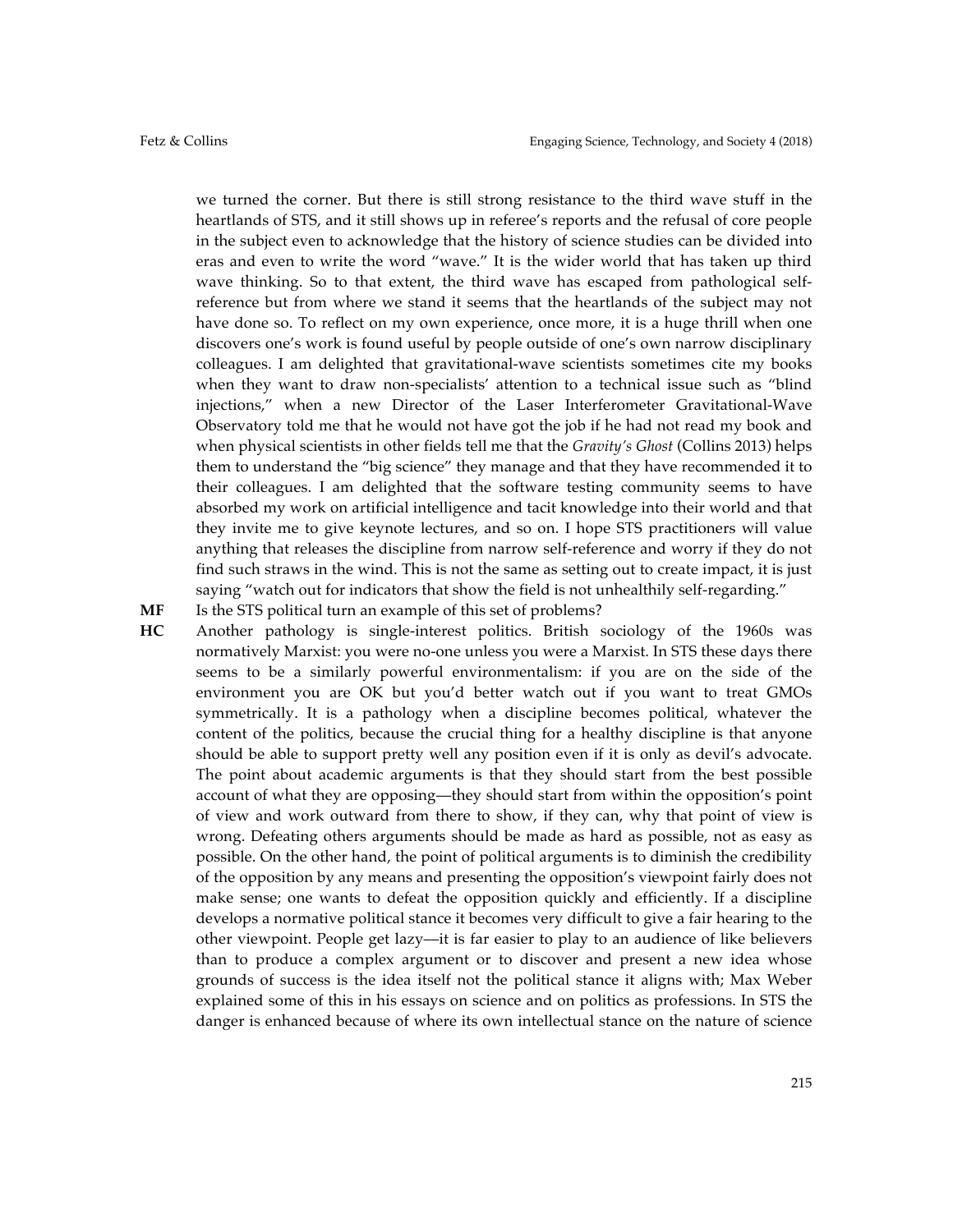takes it: if you believe science is a continuation of politics by other means then you can also come to believe that when you are doing politics you are doing science. This can make arguers ruthless, dropping their respect for the ways of arguing that have traditionally been taken to lead toward the truth––that is ways of arguing that start from taking the others viewpoint as seriously as possible rather than ways of arguing that distort the other's viewpoint so as to better reach out to an audience. My own view is that when the crowd is on your side that is the time to worry about whether you are taking the easy political route rather than the difficult science-like route. In the same way I have always distrusted too much charm. This means my approach to academic life tends to be the opposite to that which goes together with the Latourian notions of "interessement" and "enrolment." Thus, I once pointed out to Rob Evans that my approach is to make people dislike me so that if I can convince them I am right it must be because of the force of argument not the force of my charming personality. Rob Evans remarked that I had succeeded in the first part of the project but not necessarily in the second! In what I have been saying there is also an assumption that STS is science-like. If you think that STS should be a science then becoming a humanity is another pathology because humanities stress the interpretative license of the audience––they try to draw the audience into a view, or offer the audience a variety of views, rather than take it as their job to demonstrate to an audience that only one view is correct. This means performance becomes more important than argument––argument in the old-fashioned sense. Fashionableness becomes a criterion of excellence. I think STS needs to encourage its practitioners to be unfashionable and unpopular and try to convince by force of argument rather than charm and rhetoric. This is what a science must aspire to irrespective of whether it can be achieved. It is so much easier to strike a political pose and to be politically on the right side than to invent a new scientific principle. Scientific disciplines and their practitioners must guard against doing the easy, fashionable, thing.

**MF** Thanks Professor Collins for this brilliant interview.

# **Cracking the Crystal in STS**

## **BY MARCELO FETZ**

In this interview, Harry Collins presents a collection of moments from the last five decades, during which science and technology studies (STS) explored scientific knowledge and practice in a new and radical fashion. He gives the "history of how we get inside science," and describes how the work of his generation of STS researchers "cracked the crystal of science." In this short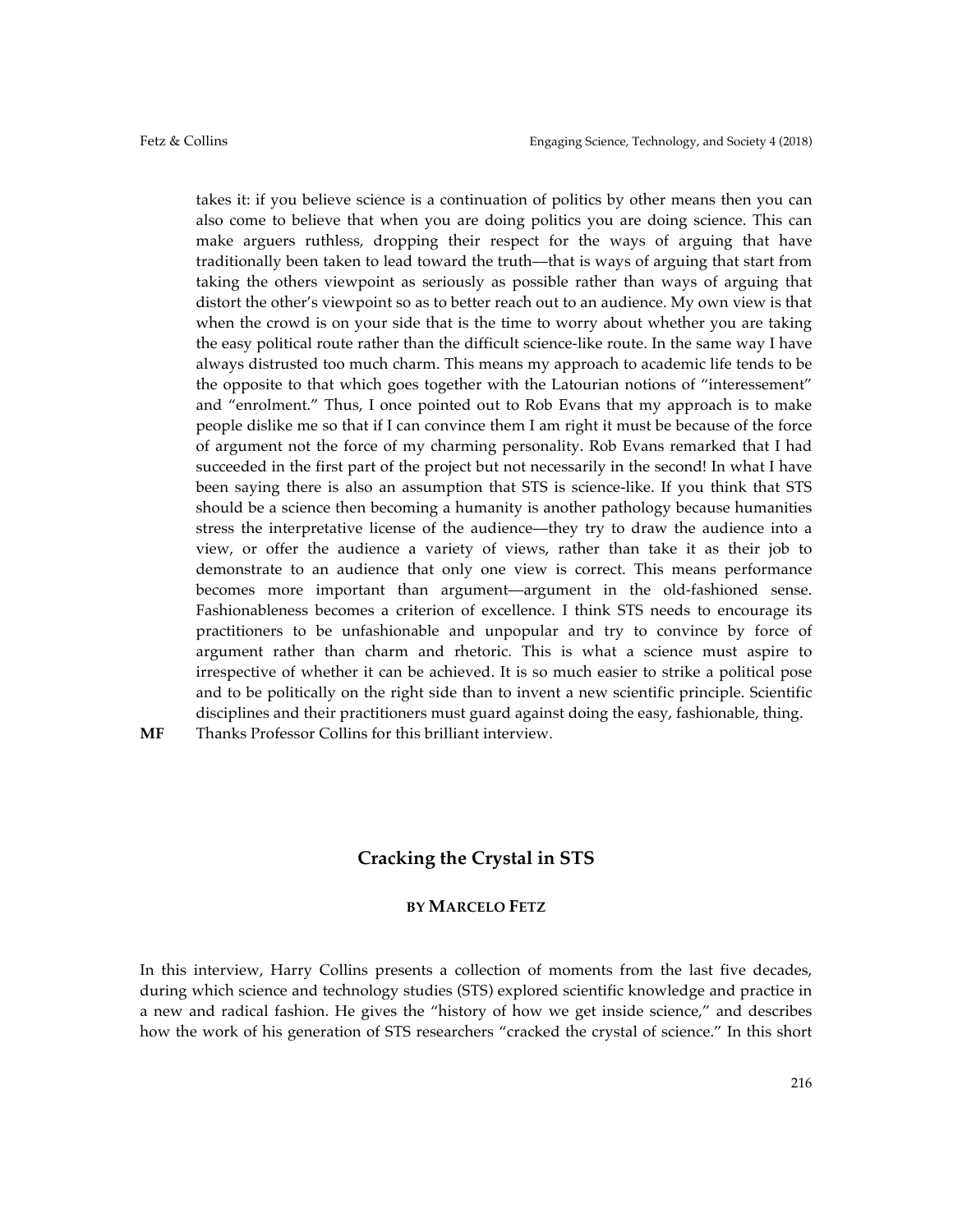commentary, I use previous science studies debates about the nature of our field to examine this metaphor*.* I hope to show how important such debates were to the earliest science studies practitioners, as well as how they can benefit STS today.

The 1960s––when contemporary STS was born––was a period of important cultural change in Western Europe and Northern America. In the first handbook of the Society for Social Studies of Science, Ina Spiegel-Rosing makes a link between STS's new way of seeing science and wider social changes (Spiegel-Rosing 1973). She argues that STS is humanistic, relativistic, reflexive, de-simplifying, and normative: a culturalistic approach influenced by countercultural movements. Proponents intended to put the actor back into science and break down the boundaries between what was considered internal and external to science. Collins' contribution to the nascent STS project involved studying the processes that actually took place in scientific laboratories, largely by talking to scientists about their work. He began with a study of the TEAlaser and then moved on to the topic of gravitational waves (Collins 1974). Using ideas about the role of systematic procedure and the repetition of experiments, he wrote, amongst other things, about the importance of tacit knowledge, the nature of expertise, and the experimenter's regress. This research contained a significant empirical element that is reflected in the name given to the Bath School approach, the Empirical Program of Relativism (EPOR). Like many other STS researchers, Collins saw scientific controversies as a core research topic for STS, since they are a fertile way of studying how scientists construct knowledge (Pinch and Collins 1993).

"Cracking the scientific crystal" provides a striking metaphor for the changes that occurred in the 1970s when STS questioned the heroic image of science that had dominated previous accounts. According to STS, scientific knowledge should not be treated as intrinsically privileged, nor seen as being beyond the analytic capabilities of social science. The image of a cracked crystal reflects the *revolutionary spirit* of the first generation of STS scholars and their critical perspectives on science. The "scientific crystal" was made of very strong materials and a significant amount of collective work was required to crack it. New concepts, methodological tools, and crucially, a community of social scientists with common interests in the analysis of science, were required to break open science.

Collins highlights key aspects that allowed STS to crack the scientific crystal, and they all rely on some form of *unity*: a philosophical unity within STS; unity on the part of STS's opponents within the social sciences (due to the dominance of structural-functional theory in sociology and critical positivism in philosophy); and a unity of target (science and technology offered a new theoretical project with space for innovation); and social unity (a small community meant the possibility of closer interaction). This account accords with other descriptions of this period, when STS researchers saw themselves as living in exciting times and fighting against the dominant images and understandings of science and technology––both in society and within the existing social sciences. But Collins argues that this unity did not last long. Despite the early successes of STS researchers, unity dissipated before the revolutionary task of cracking the crystal of science was completed.

The period following this dissolution is when, I think, we start to see the core components of current STS approaches develop. The field is now characterized by the coexistence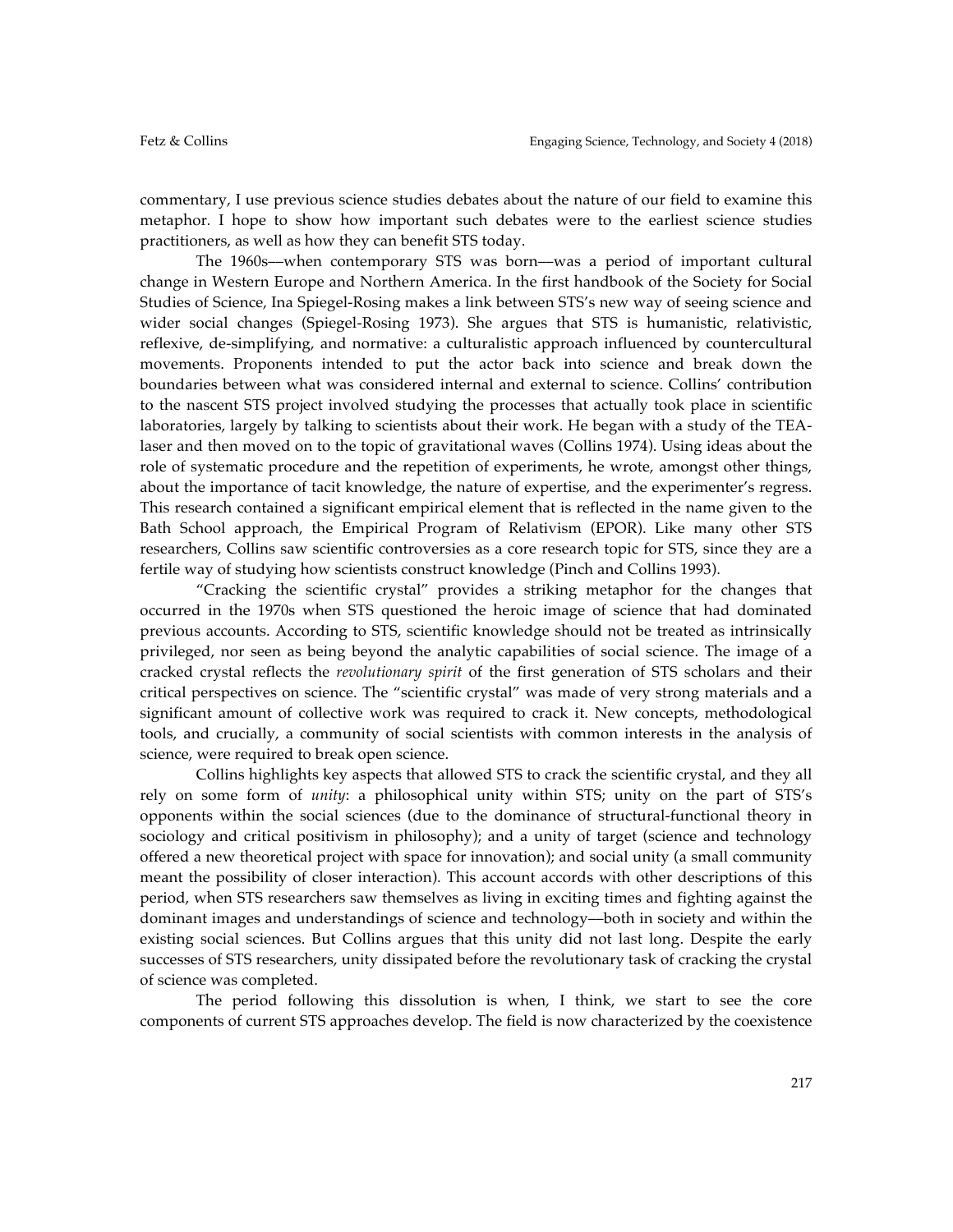of different analytical perspectives, including the EPOR, the Strong Program in the sociology of scientific knowledge, Actor-Network Theory (ANT), and co-productionist analyses of science policy. Furthermore, as scholars such as Sheila Jasanoff have argued, the thing we call science studies has an intrinsic political component (Jasanoff 1999). Indeed, the political dimension of STS was so important to Salomon that he argued that the study of science, technology, and society was "born of war" (Salomon 1973, 43). Together, these threads within past and current STS represent a cluster of competing––and, at times, entirely incompatible––analytical frameworks.

Such considerations lead back to the issue of unity. I agree with Collins about its importance in the initial stages of breaking open the crystal of science. But I think that the unity he describes was contingent on the four factors outlined above, (namely, philosophical unity, social sciences unity, target unity, and social unity) and the disunity that has succeeded it has been crucial for later generations of STS researchers, assuring the diversity of perspectives that currently exists within the field. This lack of consensus is both an inevitable outcome of the field's status as a social science and an important reason for its past achievements.

Collins, like many of our interviewees, is concerned with how to make STS generate compelling new ways of understanding science and technology *again and again*. He believes that the classical methods of STS have been diverted from their original purpose: the study of scientific knowledge and practice. As I understand him, he is not trying to reduce the diversity of approaches used within STS. Rather, he is worried that specific approaches, even when not used to analyze science and technology, are framing the future of the whole field, creating an imbalanced institutional environment that favors certain work and scholars. The growing popularity of ANT and the political turn in the field are in his opinion linked to the relative intellectual decline of STS in recent years. Both of these approaches, Collins argues, are receiving disproportional academic attention given their limited capacity for analyzing science, and, thereby, carrying on with the project of cracking the crystal of science. ANT, he argues, uses detachment as an analytical procedure, focusing on the "strangeness" of scientific practices, when, in his opinion, STS needs the opposite: familiarity with scientific ideas, arising from a deep immersion in the particularities of science.

For Collins, "interactional expertise" (Collins and Evans 2002) is not only a sociological concept developed to describe a type of social relation; it is also a research tool for those interested in continuing to crack the crystal of science (Collins 2013). Policy-oriented STS research presents problems, he says, partly because political analysis is something that STS scholars often do badly. More importantly for Collins, the practice of science and technology is done with different aims from that of politics, and so its decisions should be taken in separate spheres using different forms of expertise (Collins and Evans 2002). Collins' disagreements with ANT and coproductionist methodologies are well known in the field, and I agree with him that their institutional impact on other approaches––such as competition for research funding and opportunities for publication––deserves more attention.

In the final part of our talk, Collins returns to consider the future of STS. He argues that the field––or at least large parts of it––has lost the momentum required to continue cracking the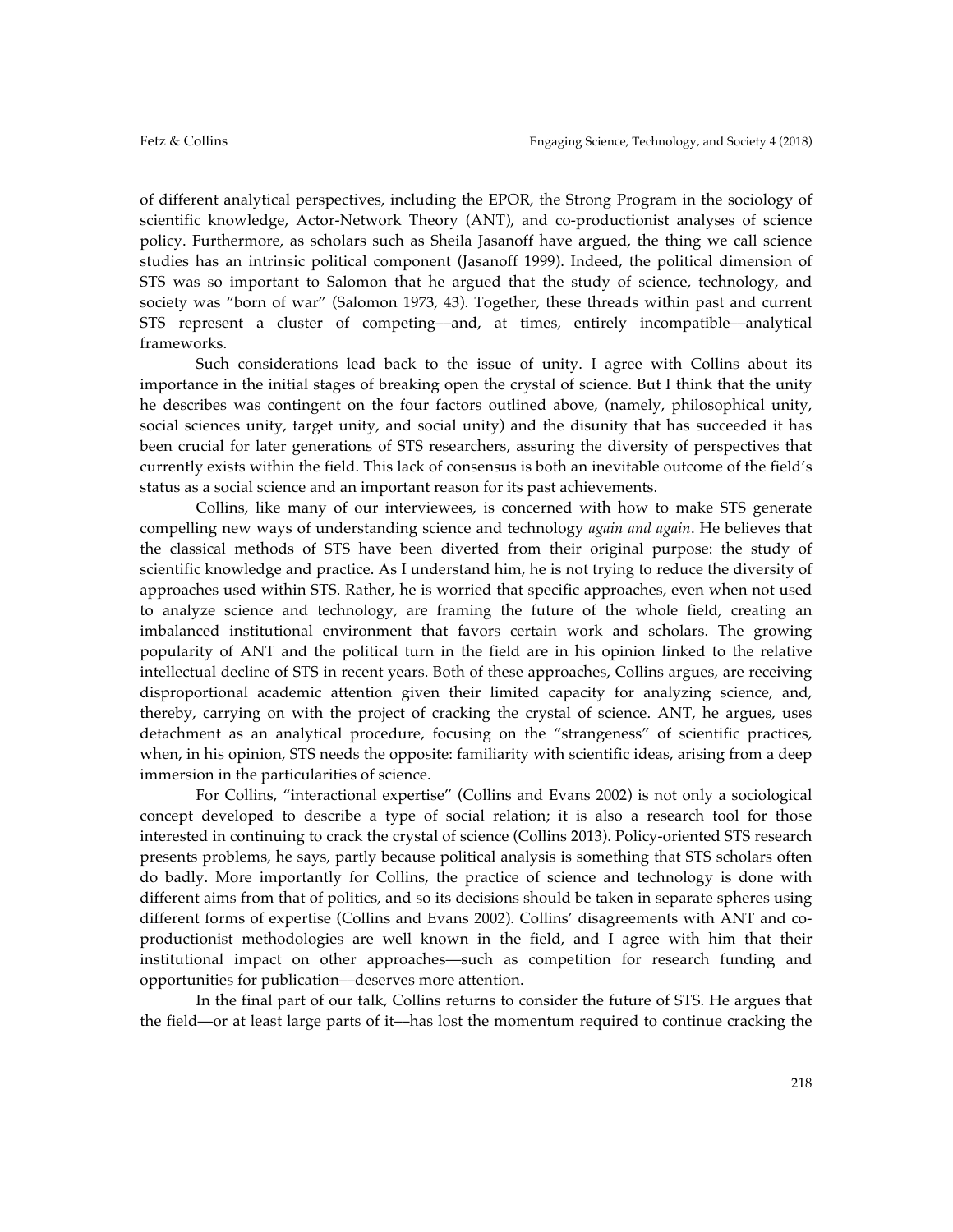crystal of science. Contemporary STS, he argues, has become institutionalized, and instead of developing and promoting radical new ways of understanding science and technology, researchers put their energies into gaining academic positions and prestige. I agree with him that institutionalization has led to a negative "disciplinary turn" in the field, removing the radical vein present in the early days. Furthermore, this problem is linked to the previous one, the relative predominance of ANT and co-productionist approaches, which has reduced the diversity of ideas developed within in the field. The shared epistemological and methodical commitments of early STS allowed it to develop a diverse set of new approaches to the study of science and technology. However, as the field developed and expanded, it became increasingly fragmented and, Collins argues, eventually began to homogenize around ANT and co-productionist perspectives. Thus, perhaps some of the key challenges STS currently faces are linked to this restabilization––of our own social scientific crystal––and we now need to think about how to crack *that* new crystal.

## **Author Biography**

Harry Collins is Professor of Sociology at the School of Social Sciences at Cardiff University, Wales and director of the Centre for the Study of Knowledge, Expertise and Science (KES). Throughout his career he has held positions as visiting professor and affiliated research scholar at University of California, San Diego, Cambridge University, Cornell University, the Max Planck Institute, and the California Institute of Technology. Collins is a proponent and co-founder of the Bath School of the Sociology of Science, which emphasized the microsociological study of laboratory experimentation. He is perhaps best known for his work on various kinds of expertise and on the sociology of gravitational wave physics, a topic on which he has written extensively for more than 35 years. Collins has received awards including Book of the Year, Emory and Henry College, 1994-95, and the Robert K. Merton Book Prize, American Sociological Association in 1995 for *The Golem: What You Should Know about Science* (Pinch and Collins 1993), and the J.D. Bernal Award, Society for Social Studies of Science in 1997, for contributions to the social studies of science. He was elected Fellow of the British Academy in 2012.

## **Author Biography**

Marcelo Fetz is professor of sociological theory at the Federal University of Espírito Santo (Brazil). He holds a PhD in sociology from the State University of Campinas (UNICAMP) and he is interested in the fields of social studies of science and history of science.

## **References**

Bloor, D. 1973. "Wittgenstein and Mannheim on the Sociology of Mathematics." *Studies in History and Philosophy of Science* 4(2):173-91.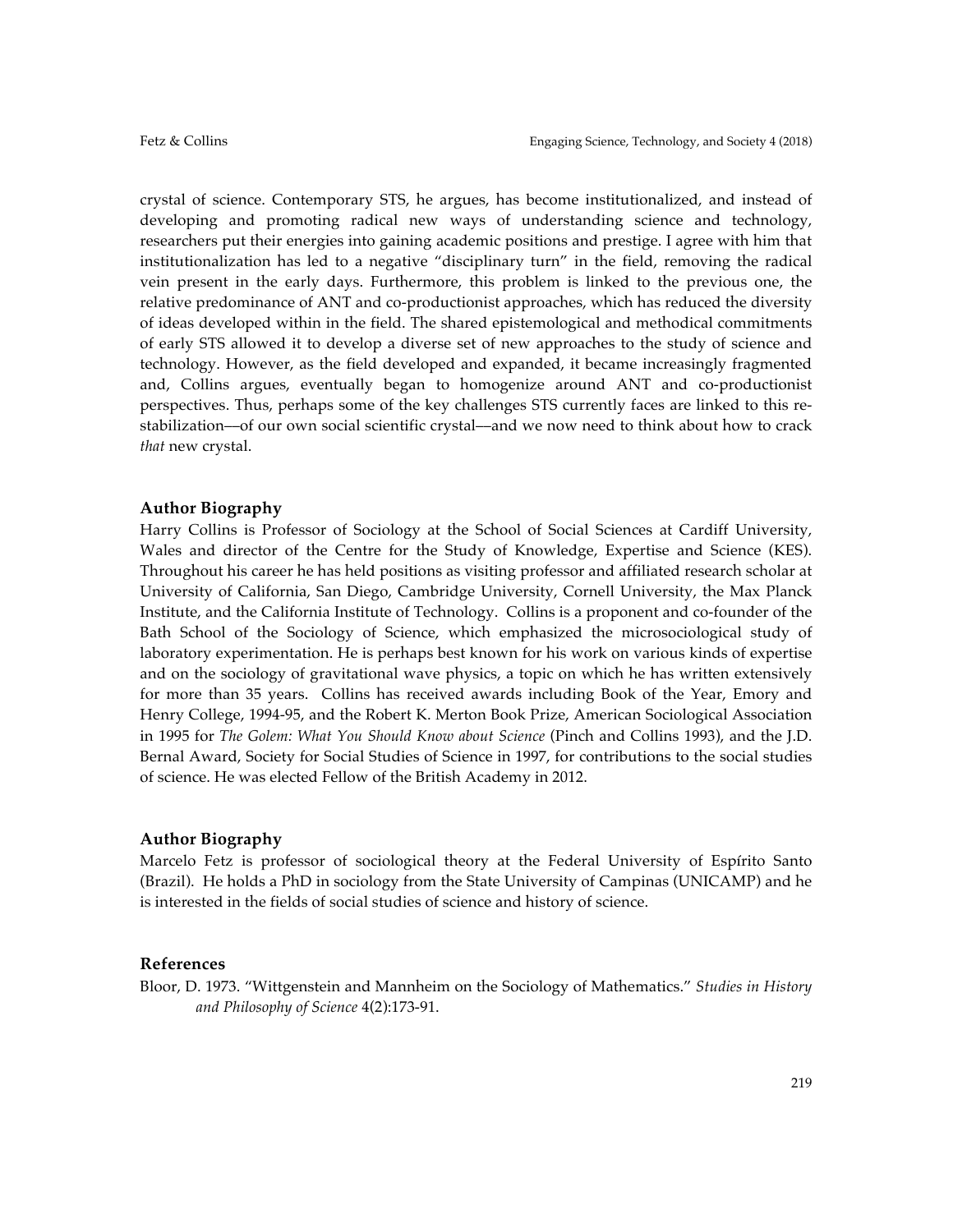- Collins, H. M. 1974. "The TEA Set: Tacit Knowledge and Scientific Networks." *Science Studies* 4:165-186.
- Collins, H. M. 1975. "The seven sexes: a study in the sociology of a phenomenon, or the replication of experiments in physics." *Sociology* 9(2):205–224.
- Collins, H. M. 1981. "What is TRASP: The Radical Program as a Methodological Imperative." *Philosophy of the Social Sciences* 11:215-224.
- Collins, H. M. 1985. *Changing Order: Replication and Induction in Scientific Practice*. London: Sage.
- Collins, H. M. 2012. "Performances and Arguments." *Metascience* 21(2):409-418.
- Collins, H. M. 2013. *Gravity´s Ghost and Big Dog: scientific discovery and social analysis in the twentyfirst century*. Chicago: University of Chicago Press.
- Collins, H. M. and R. Evans. 2002. "The Third Wave of Science Studies: Studies of Expertise and Experience." *Social Studies of Science* 32(2):235-296.
- Collins, H. M. and R. Evans. 2007. *Rethinking Expertise.* Chicago: University of Chicago Press.
- Collins, H. M. and R. Evans. 2015. "Expertise Revisited I: Interactional Expertise." *Studies in History and Philosophy of Science* 54:113-123.
- Collins H. M. and R. Evans. 2017. *Why Democracies Need Science.* Cambridge, UK; Malden, MA: Polity Press.
- Collins, H. M., and T. J. Pinch. 1993. *The Golem: What Everyone Should Know about Science*. Cambridge: Cambridge University Press.
- Collins, H. M. and S. Yearley. 1992. "Epistemological chicken." In *Science as Practice and Culture,* edited by A. Pickering. 301-326. Chicago: University of Chicago Press.
- Evans-Pritchard, E. E. 1937. *Witchcraft, Oracles and Magic among the Azande*. Oxford: Clarendon Press.
- Jasanoff, S. 1999. "STS and Public Policy: Getting Beyond Deconstruction." *Science Technology Society* 4(1):59-72.
- Knorr-Cetina, K., and M. J. Mulkay. 1983. *Science Observed: Perspectives on the Social Study of Science*. London: Sage.
- Kuhn, T. S. 1962. *The Structure of Scientific Revolutions*. Chicago: University of Chicago Press.
- Lakatos, I., J. Worrall, and E. Zahar. 1976. *Proofs and Refutations: The Logic of Mathematical Discovery*. Cambridge: Cambridge University Press.
- Latour, B., and S. Woolgar. 1979. *Laboratory Life: The Social Construction of Scientific Facts*. Beverly Hills: Sage Publications.
- Mulkay, M. J., J. Potter, and S. Yearley. 1982 "Why an Analysis of Scientific Discourse is Needed" In *Science Observed: Perspectives on the Social Study of Science,* edited by K. Knorr-Cetina, and M. J. Mulkay. 171-203. London and Beverly Hills, CA: Sage.
- Pamplin, B. and H. Collins. 1975. "Spoon Bending: an Experimental Approach." *Nature* 257:8.
- Pinch, T. J. and H. M. Collins. 1993. *The Golem: what Everyone Should Know About Science*. Cambridge: Cambridge University Press.
- Salomon, J. 1973. "Science Policy Studies and the Development of Science Policy" In *Science, Technology and Society: a Cross-Disciplinary Perspective,* edited by I. Spiegel-Rosing, and Solla-Price, D. 43-70. London and Beverly Hills: Sage.